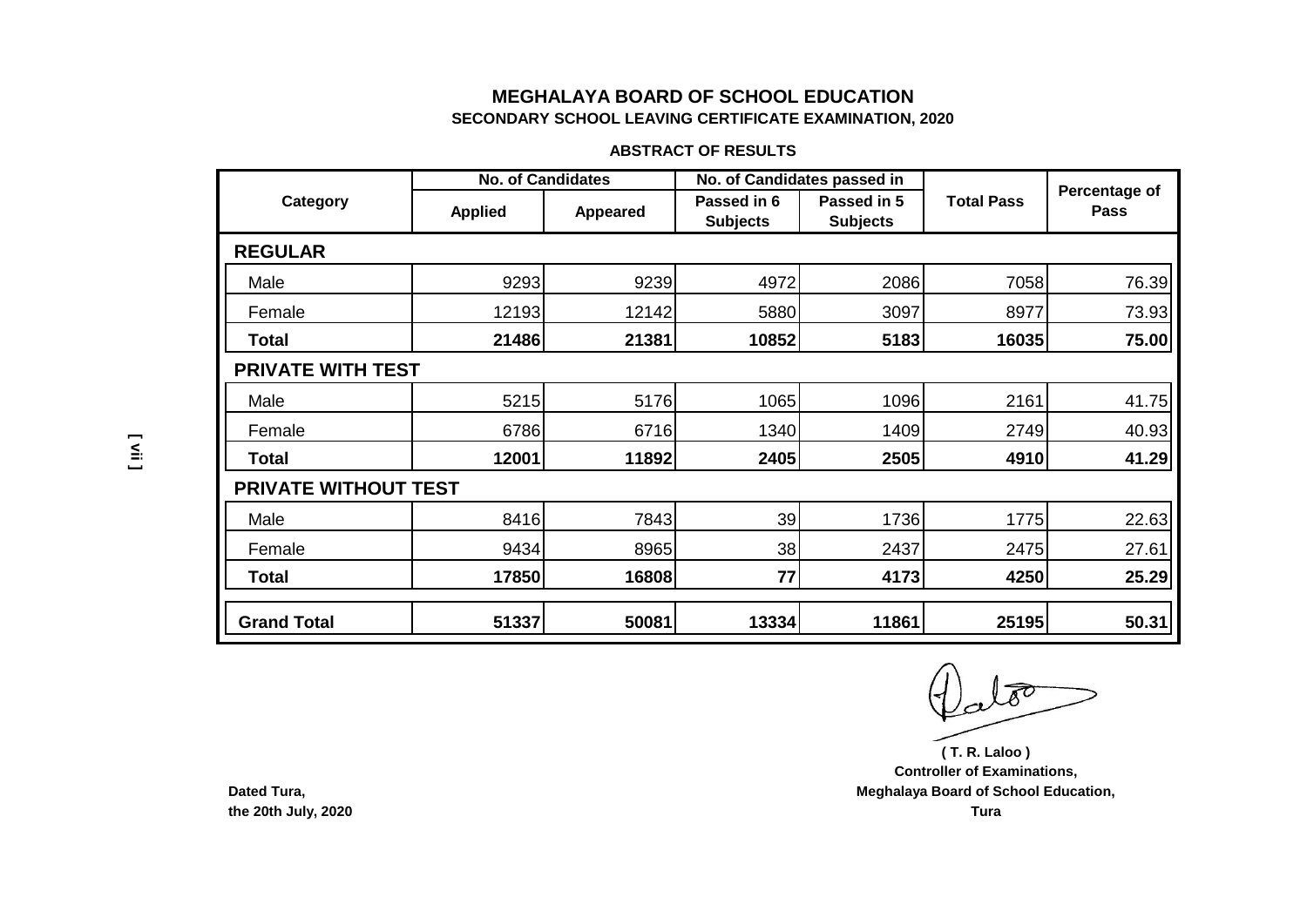#### **CATEGORY-WISE / GENDER-WISE PERCENTAGE OF PASS**

|                       |         |          |                        | No. of Candidates Passed |       |                 |  |
|-----------------------|---------|----------|------------------------|--------------------------|-------|-----------------|--|
| Category              | Applied | Appeared | Pased in 6<br>Subjects | Passed in 5<br>Subjects  | Total | Pass Percentage |  |
|                       |         |          |                        |                          |       |                 |  |
| <b>Schedule Caste</b> |         |          |                        |                          |       |                 |  |
| Male                  | 139     | 133      | 68                     | 24                       | 92    | 69.17           |  |
| Female                | 129     | 124      | 46                     | 31                       | 77    | 62.10           |  |
|                       |         |          |                        |                          |       |                 |  |
| <b>Schedule Tribe</b> |         |          |                        |                          |       |                 |  |
| Male                  | 21039   | 20412    | 5179                   | 4590                     | 9769  | 47.86           |  |
| Female                | 26582   | 26019    | 6481                   | 6576                     | 13057 | 50.18           |  |
|                       |         |          |                        |                          |       |                 |  |
| <b>OBC</b>            |         |          |                        |                          |       |                 |  |
| Male                  | 184     | 179      | 108                    | 30                       | 138   | 77.09           |  |
| Female                | 212     | 209      | 93                     | 43                       | 136   | 65.07           |  |
|                       |         |          |                        |                          |       |                 |  |
| <b>General</b>        |         |          |                        |                          |       |                 |  |
| Male                  | 1562    | 1534     | 721                    | 274                      | 995   | 64.86           |  |
| Female                | 1490    | 1471     | 638                    | 292                      | 930   | 63.22           |  |
|                       |         |          |                        |                          |       |                 |  |
| <b>Grand Total</b>    | 51337   | 50081    | 13334                  | 11860                    | 25194 | 50.31           |  |

**( T. R. Laloo ) Controller of Examinations, Dated Tura, Meghalaya Board of School Education, the 20th July, 2020 Tura**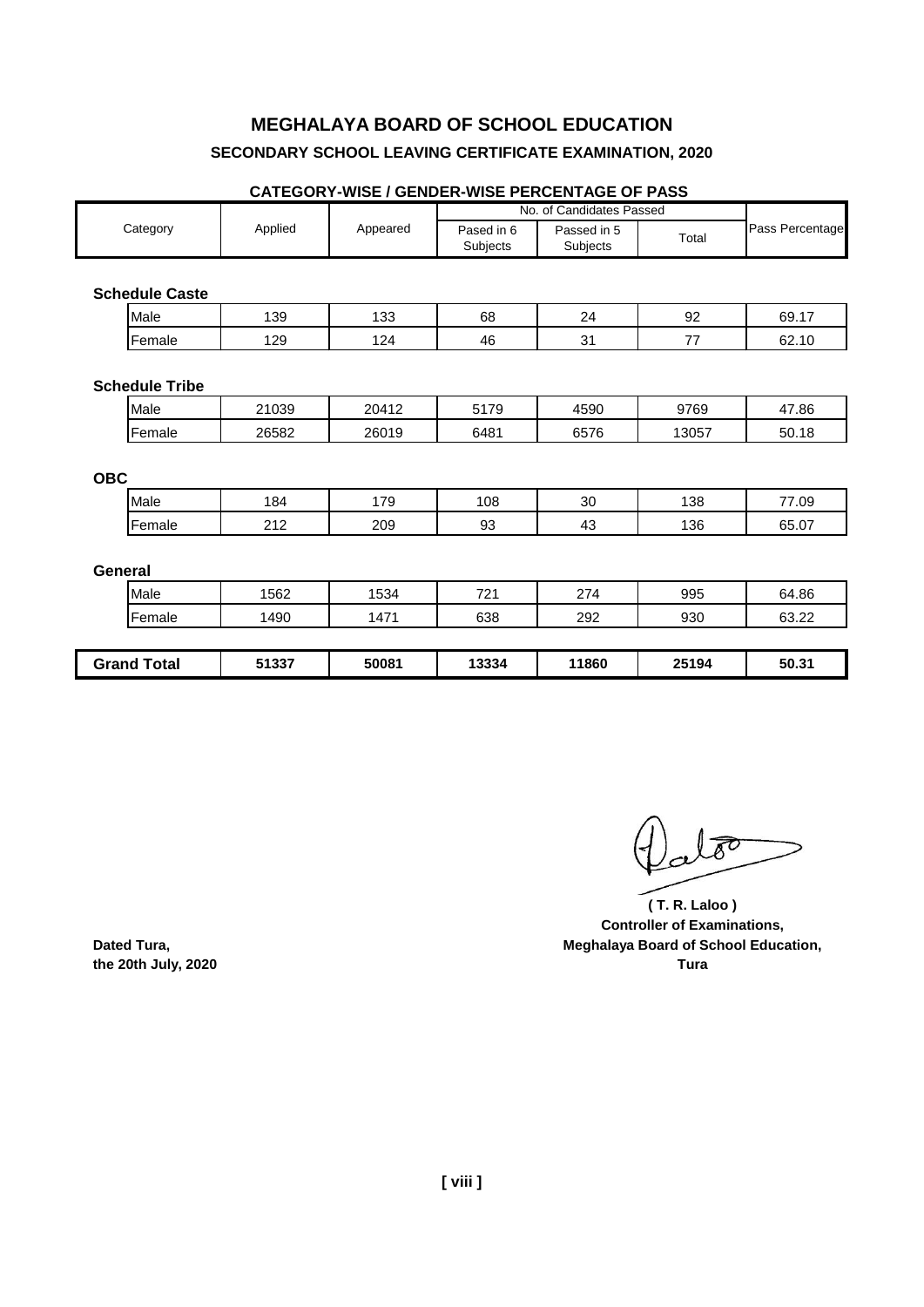| <b>Districts</b>       | No. of Candidates |        |                    |
|------------------------|-------------------|--------|--------------------|
|                        | Appeared          | Passed | Percentage of Pass |
| East Garo Hills        | 2351              | 838    | 35.64              |
| West Garo Hills        | 10143             | 3226   | 31.81              |
| South Garo Hills       | 2834              | 753    | 26.57              |
| East Khasi Hills       | 13186             | 9091   | 68.94              |
| West Khasi Hills       | 3421              | 2087   | 61.01              |
| Ri Bhoi                | 3623              | 2214   | 61.11              |
| South West Garo Hills  | 3774              | 1009   | 26.74              |
| North Garo Hills       | 3083              | 1082   | 35.10              |
| South West Khasi Hills | 1838              | 836    | 45.48              |
| West Jaintia Hills     | 3925              | 2746   | 69.96              |
| East Jaintia Hills     | 1903              | 1313   | 69.00              |
| <b>Grand Total</b>     | 50081             | 25195  | 50.31              |





**( T. R. Laloo ) Controller of Examinations,**

**Dated Tura, Meghalaya Board of School Education, the 20th July, 2020 Tura**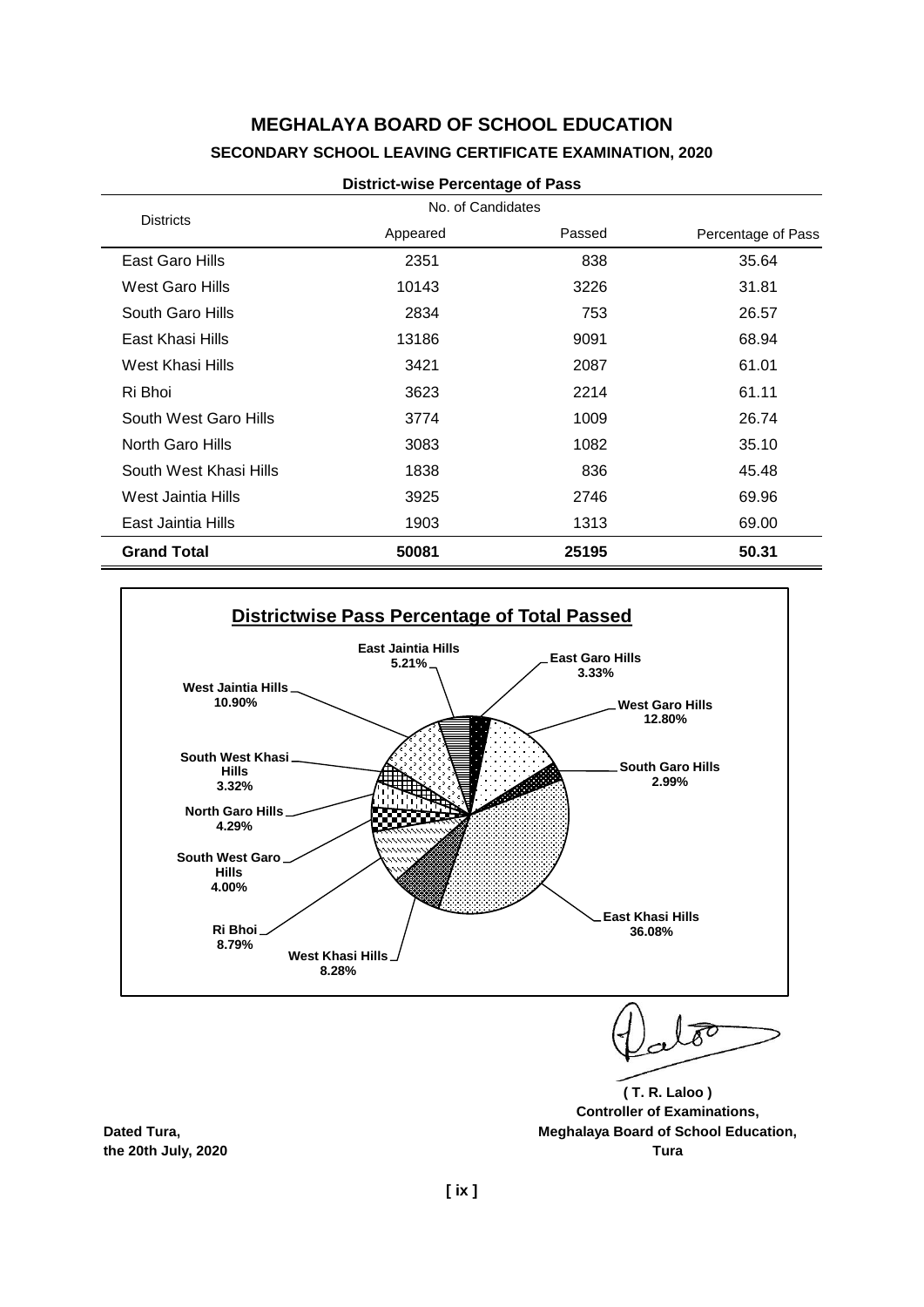#### Passed in 6 Subjects Passed in 5 Subjects Total Regular | 22613 | 13540 | 4338 | 17878 | 79.06 Private | 27513 | 3675 | 5566 | 9241 | 33.59 **| 54.10 Total 50126 17215 9904 27119 54.10** Regular | 22935 | 13912 | 4414 | 18326 | 79.90 Private 28039 3597 5624 9221 32.89 **54.04 Total 50974 17509 10038 27547 54.04** Regular | 21734 | 13692 | 4541 | 18233 | 83.89 Private | 28343 | 3650 | 6541 | 10191 | 35.96 | **56.76 Total 50077 17342 11082 28424 56.76** Regular | 21892 | 11592 | 5169 | 16761 | 76.56 Private | 28158 | 3073 | 8053 | 11126 | 39.51 | **55.72 Total 50050 14665 13222 27887 55.72** Regular | 21381 | 10852 | 5183 | 16035 | 75.00 Private 28700 2482 6678 9160 31.92 **50.31 Total 50081 13334 11861 25195 50.31** 2020 2016 2017 2018 2019 Year of Examination Category Appeared No. of Candidates Passed Pass Percentage Overall Pass Percentage





**( T. R. Laloo ) Controller of Examinations, Dated Tura, Meghalaya Board of School Education, the 20th July, 2020 Tura**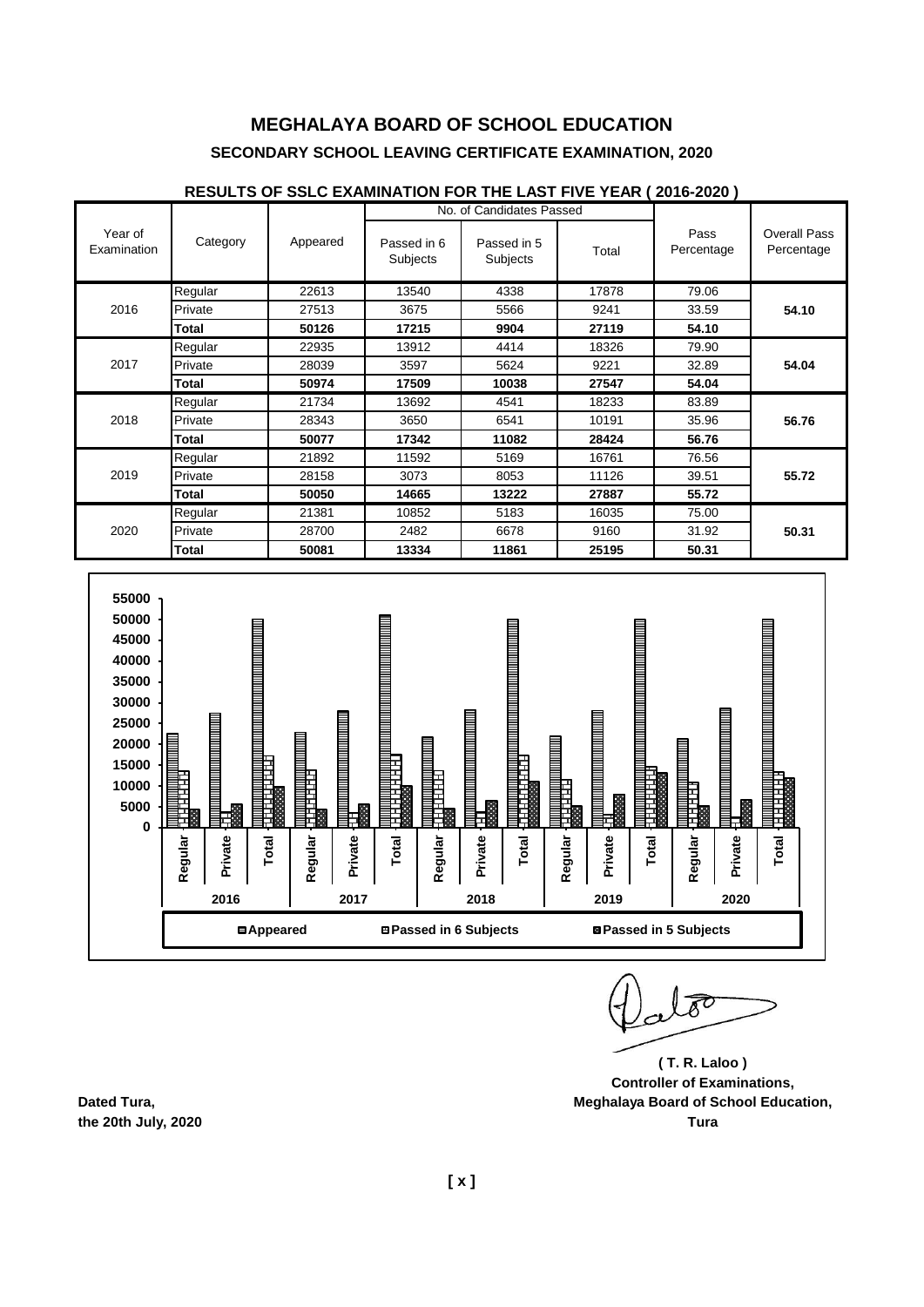# **MEGHALAYA BOARD OF SCHOOL EDUCATION**

#### SECONDARY SCHOOL LEAVING CERTIFICATE EXAMINATION, 2020

|          |                                                                           |          | Passed         | Pass           |
|----------|---------------------------------------------------------------------------|----------|----------------|----------------|
|          | SI No. Name of Institution                                                | Appeared |                | Percentage     |
| 1        | A B Sarkar Girls' Secondary School, Chibinang                             | 15       | 9              | 60.00          |
| 2        | Achotchonggre Secondary School, Achotchonggre                             | 9        | 4              | 44.44          |
| 3        | Adokgiri Secondary School, Adokgiri                                       | 37       | 10             | 27.02          |
| 4        | Adventist Higher Secondary School, Thadlaskein                            | 58       | 51             | 87.93          |
| 5        | Aeroville Higher Secondary School, Tura                                   | 29       | 29             | 100.00         |
| 6        | Agape Secondary School, Pomsohmen                                         | 15       | 11             | 73.33          |
| 7        | Ai Jingshai English School, Lumdiengsier                                  | 6        | 2              | 33.33          |
| 8        | Akonggiri Secondary School, Tura                                          | 25       | 6              | 24.00          |
| 9        | Albera Secondary School, Upper Shillong                                   | 28       | 28             | 100.00         |
| 10       | Albin Lamare Memorial Secondary School, Nongbah                           | 76       | 68             | 89.47          |
| 11       | All Saints' Diocesan Higher Secondary School, Shillong                    | 92       | 92             | 100.00         |
| 12       | Alpha English Higher Secondary School, Nongpoh                            | 59       | 55             | 93.22          |
| 13       | Ambrose Memorial Secondary School, Khliehriat                             | 26       | 18             | 69.23          |
| 14       | Amlarem Secondary School, Amlarem                                         | 18       | 14             | 77.77          |
| 15       | Ampati Govt. Higher Secondary School, Ampati                              | 37       | 36             | 97.29          |
| 16       | Amwi Jarain Secondary School, Jarain                                      | 40       | 20             | 50.00          |
| 17       | Amwi Secondary School, Jowai                                              | 20       | 11             | 55.00          |
| 18       | Amwi Secondary School, Thangbuli                                          | 27       | 20             | 74.07          |
| 19       | Anath Ashram Secondary School, Shillong                                   | 25       | 24             | 96.00          |
| 20       | Anderson Higher Secondary School, Nongstoin                               | 54       | 54             | 100.00         |
| 21       | Annie Margaret Barr Secondary School, Kharang                             | 41       | 29             | 70.73          |
| 22       | Aradonga Secondary School, Aradonga                                       | 25       | 22             | 88.00          |
| 23       | Arya Kanya Vidyalaya Secondary School, Shillong                           | 13       | 8              | 61.53          |
| 24       | Arya Vidyalaya Secondary School, Shillong                                 | 10       | 5              | 50.00          |
| 25       | Asanang Secondary School, Asanang                                         | 8        | 4              | 50.00          |
| 26       | Ashugre Secondary School, Ashugre                                         | 18       | 5              | 27.77          |
| 27       | Auxilium Girls' Higher Secondary School, Shillong                         | 108      | 99             | 91.66          |
| 28       | Auxilium Secondary School, Tura                                           | 33       | 30             | 90.90          |
| 29       | Auxilium Umpohliew Jingstad Secondary School, Nongpoh                     | 23       | 16             | 69.56          |
| 30       | B.N.A. Model Higher Secondary School, Bhaitbari                           | 71       | 29             | 40.84          |
| 31       | Babelapara Higher Secondary School, Babelapara                            | 19       | 10             | 52.63          |
| 32       | Baghmara Govt. Higher Secondary School, Baghmara                          | 31       | 9              | 29.03          |
| 33       | Bajengdoba Higher Secondary School, Bajengdoba                            | 91       | 63             | 69.23          |
| 34       | Balang Mawlangwir Girls' Secondary School, Mawlangwir                     | 10       | $\overline{c}$ | 20.00          |
| 35       | Balang Mawlangwir Higher Secondary School, Mawlangwir                     | 34       | 18             | 52.94          |
| 36       | Balika Hindi Vidyalaya Secondary School, Shillong                         | 12       | 10             | 83.33          |
| 37       | Bangsi Apal Higher Secondary School, Bangsi Apal                          | 20       | 7              | 35.00          |
| 38       | Batabari Higher Secondary School, Batabari                                | 40       | 0              | 0.00           |
| 39       | Betasing Higher Secondary School, Betasing                                | 5        | 4              | 80.00          |
| 40       | Bhaitbari Girls' Secondary School, Bhaitbari                              | 7        | 0              | 0.00           |
| 41       | Bhaitbari Higher Secondary School, Bhaitbari                              | 68       | 56             | 82.35          |
| 42       | Bhajamara Secondary School, Bhajamara                                     | 23       | 5              | 21.73          |
| 43<br>44 | Bidanchi Secondary School, Tura<br>Bikonggiri Secondary School, Chibinang | 21<br>11 | 11             | 52.38<br>27.27 |
| 45       | Boldamgre Secondary School, Boldamgre                                     | 14       | 3<br>13        | 92.85          |
| 46       | Brookside Adventist Higher Secondary School, Shillong                     | 103      | 97             | 94.17          |
| 47       | Buddha Vidya Niketan Secondary School, Shillong                           | 9        | 2              | 22.22          |
| 48       | Byndihati Secondary School, Byndihati                                     | 55       | 29             | 52.72          |
| 49       | Bynther Secondary School, Bynther                                         | 28       | 25             | 89.28          |
| 50       | Casarina Public School, Tura                                              | 28       | 28             | 100.00         |
| 51       | Charity Educare Secondary School, Byrnihat                                | 17       | 5              | 29.41          |
| 52       | Cherished Buds' Secondary School, Lummawbah                               | 18       | 15             | 83.33          |
| 53       | Cherra Presbyterian Secondary School, Cherrapunji                         | 27       | 25             | 92.59          |
| 54       | Ches' Stars Secondary School, Jowai                                       | 8        | 8              | 100.00         |
| 55       | Chiehruphi Secondary School, Chiehruphi                                   | 9        | 8              | 88.88          |
| 56       | Chokpot Higher Secondary School, Chokpot                                  | 113      | 11             | 9.73           |
| 57       | Christ Church Secondary School, Shillong                                  | 33       | 18             | 54.54          |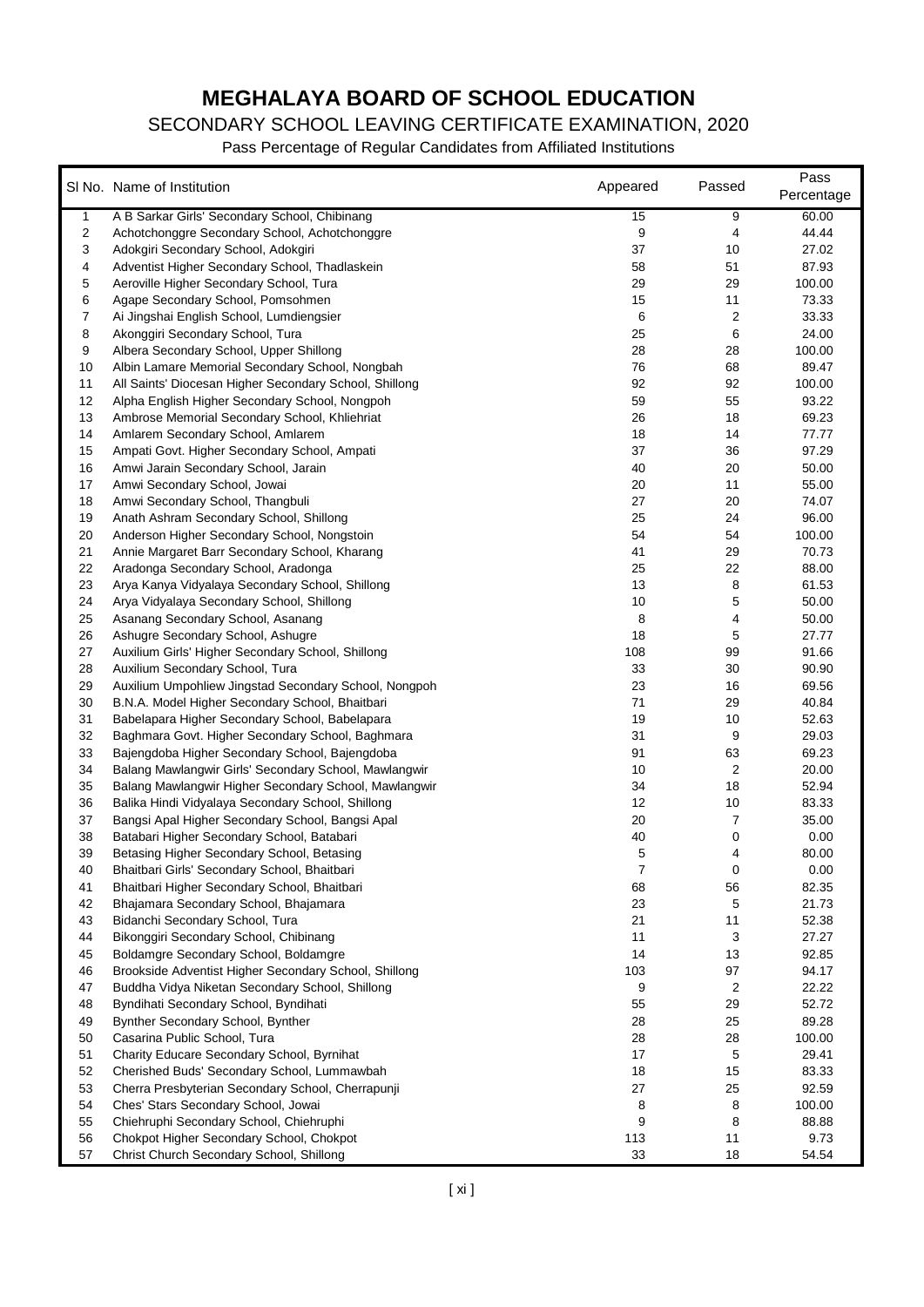|          | SI No. Name of Institution                                                           | Appeared | Passed                  | Pass<br>Percentage |
|----------|--------------------------------------------------------------------------------------|----------|-------------------------|--------------------|
| 58       | Christ King Secondary School, Kharkutta                                              | 40       | 20                      | 50.00              |
| 59       | Christ King Secondary School, Riangdo                                                | 43       | 42                      | 97.67              |
| 60       | Christ's Disciples' Secondary School, Mawpun                                         | 26       | 20                      | 76.92              |
| 61       | Christian Academy, Shillong                                                          | 87       | 87                      | 100.00             |
| 62       | Christian Boys' Secondary School, Tura                                               | 18       | 10                      | 55.55              |
| 63       | Christian Evening Secondary School, Madanrting                                       | 10       | 6                       | 60.00              |
| 64       | Christian Girls' Higher Secondary School, Tura                                       | 38       | 37                      | 97.36              |
| 65       | Christian Secondary School, Pahamsyiem                                               | 33       | 19                      | 57.57              |
| 66       | Church Of God (Ecc) Secondary School, Shillong                                       | 41       | 41                      | 100.00             |
| 67       | Church Of God Secondary School, Ummulong                                             | 52       | 52                      | 100.00             |
| 68       | Church Of God Secondary School, Upper New Nongstoin                                  | 11       | 7                       | 63.63              |
| 69       | D.N.S. Wahlang Memorial Secondary School, Shillong                                   | 32       | 20                      | 62.50              |
| 70       | Dadenggre Puri Govt. Higher Secondary School, Dadenggre                              | 61       | 11                      | 18.03              |
| 71       | Dalu Bengali Secondary School, Dalu                                                  | 32       | 28                      | 87.50              |
| 72       | Dalu Govt. Higher Secondary School, Dalu                                             | 22       | 5                       | 22.72              |
| 73       | Dalugaon Secondary School, Barengapara                                               | 8        | $\overline{\mathbf{c}}$ | 25.00              |
| 74       | Damalgre Secondary School, Damalgre                                                  | 15       | 1                       | 6.66               |
| 75       | Damas Secondary School, Damas                                                        | 7        | 5                       | 71.42              |
| 76       | Daram Union Secondary School, Daram                                                  | 28       | 12                      | 42.85              |
| 77       | Deni - Linda Persara Secondary School, Shillong                                      | 23       | 23                      | 100.00             |
| 78       | Depa Secondary School, Depa                                                          | 25       | 9                       | 36.00              |
| 79       | Dilma Apal Secondary School, Dilma Apal                                              | 50       | 22                      | 44.00              |
| 80       | Dimapara Secondary School, Dimapara                                                  | 5        | 0                       | 0.00               |
| 81       | Dinet Manik Syiem Memorial Secondary School, Nongthymmai                             | 18       | 15                      | 83.33              |
| 82       | District War Sepngi Christian Higher Secondary School, Dangar                        | 25       | 20                      | 80.00              |
| 83       | Divine Saviour Higher Secondary School, Laitumkhrah Shillong                         | 62       | 47                      | 75.80              |
| 84<br>85 | Dkhiah East Secondary School, Dkhiah<br>Dkhiah Presbyterian Secondary School, Dkhiah | 31<br>31 | 14<br>19                | 45.16<br>61.29     |
| 86       | Dobasipara Secondary School, Tura                                                    | 38       | 12                      | 31.57              |
| 87       | Don Bosco Higher Secondary School, Baghmara                                          | 48       | 42                      | 87.50              |
| 88       | Don Bosco Higher Secondary School, Byrnihat                                          | 99       | 71                      | 71.71              |
| 89       | Don Bosco Higher Secondary School, Mendal                                            | 68       | 56                      | 82.35              |
| 90       | Don Bosco Higher Secondary School, Tura                                              | 122      | 112                     | 91.80              |
| 91       | Don Bosco Secondary School, Rongkhon                                                 | 69       | 65                      | 94.20              |
| 92       | Don Bosco Secondary School, Smit                                                     | 66       | 52                      | 78.78              |
| 93       | Don Bosco Secondary School, Umdang                                                   | 17       | 13                      | 76.47              |
| 94       | Douglas Memorial Secondary School, Shillong                                          | 17       | 13                      | 76.47              |
| 95       | Dr. Radha Krishnan Boys' Secondary School, Shillong                                  | 12       | 6                       | 50.00              |
| 96       | Dr. Radhakrishnan Memorial Secondary School, Gokol                                   | 17       | 9                       | 52.94              |
| 97       | Duncan Secondary School, Nongkseh                                                    | 23       | 18                      | 78.26              |
| 98       | Eden Academy Secondary School, Umsning                                               | 17       | 16                      | 94.11              |
| 99       | Educere Secondary School, Williamnagar                                               | 16       | 15                      | 93.75              |
| 100      | Eleven Secondary School, Mawten                                                      | 6        | 2                       | 33.33              |
| 101      | Embee Rosebud Secondary School, Tura                                                 | 50       | 49                      | 98.00              |
| 102      | Eriben Presbyterian Secondary School, Shillong                                       | 27       | 27                      | 100.00             |
| 103      | Evermore Secondary School, Moolang                                                   | 52       | 9                       | 17.30              |
| 104      | Ferrando Higher Secondary School, Umroi - Nongrah                                    | 39       | 39                      | 100.00             |
| 105      | Ferrando Memorial Secondary School, Williamnagar                                     | 28       | 28                      | 100.00             |
| 106      | Ferrando Speech And Hearing Centre, Umniuh - Khwan                                   | 13       | 7                       | 53.84              |
| 107      | Full Gospel Evangelistic Ministry Secondary School, Nongspung                        | 16       | 6                       | 37.50              |
| 108      | Ganchikalak Secondary School, Ganchikalak                                            | 3        | 1                       | 33.33              |
| 109      | Gandhi Buniyadi Secondary School, Shillong                                           | 23       | 14                      | 60.86              |
| 110      | Garo Union Higher Secondary School, Tura                                             | 20       | 8                       | 40.00              |
| 111      | Garo Union Secondary School, Shillong                                                | 15       | 12                      | 80.00              |
| 112      | Garobadha Higher Secondary School, Garobadha                                         | 13       | 6                       | 46.15              |
| 113      | Garudachal Vidyapith Secondary School, Belbari                                       | 17       | 4                       | 23.52              |
| 114      | Gasuapara Secondary School, Gasuapara                                                | 10       | 10                      | 100.00             |
| 115      | Glakyn Academy Higher Secondary School, Shillong                                     | 15       | 9                       | 60.00              |
| 116      | Gomai Jhora Secondary School, Gomai Jhora                                            | 5        | 2                       | 40.00              |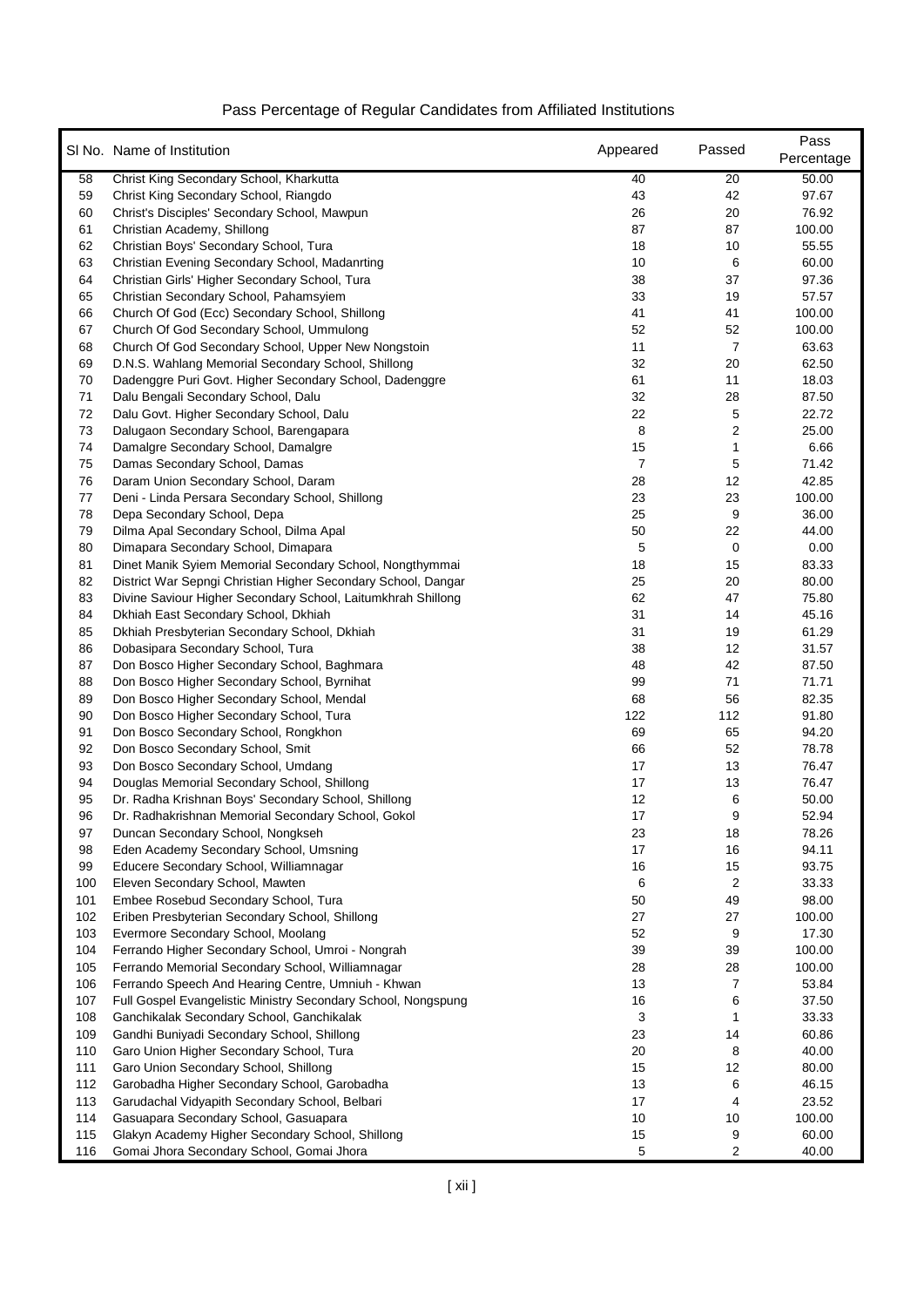|     | SI No. Name of Institution                                          | Appeared       | Passed                  | Pass<br>Percentage |
|-----|---------------------------------------------------------------------|----------------|-------------------------|--------------------|
| 117 | Gonchudare Secondary School, Gonchudare                             | 21             | 11                      | 52.38              |
| 118 | Good Shepherd Higher Secondary School, Jongksha                     | 77             | 76                      | 98.70              |
| 119 | Good Shepherd Secondary School, Lad Rymbai                          | 34             | 24                      | 70.58              |
| 120 | Gopinathkilla Secondary School, Gopinathkilla                       | $\overline{7}$ | 1                       | 14.28              |
| 121 | Gorkha Pathshala Higher Secondary School, Shillong                  | 78             | 72                      | 92.30              |
| 122 | Gorkha Secondary School, Tura                                       | 19             | 17                      | 89.47              |
| 123 | Gorkha Secondary School, Upper Shillong                             | 32             | 25                      | 78.12              |
| 124 | Govt. Boys' Higher Secondary School, Jowai                          | 132            | 115                     | 87.12              |
| 125 | Govt. Boys' Higher Secondary School, Shillong                       | 66             | 66                      | 100.00             |
| 126 | Govt. Boys' Higher Secondary School, Tura                           | 69             | 32                      | 46.37              |
| 127 | Govt. Girls' Higher Secondary School, Jowai                         | 103            | 74                      | 71.84              |
| 128 | Govt. Girls' Higher Secondary School, Shillong                      | 74             | 63                      | 85.13              |
| 129 | Govt. Girls' Higher Secondary School, Tura                          | 24             | 14                      | 58.33              |
| 130 | Green Hill Secondary School, Sohryngkham                            | 69             | 55                      | 79.71              |
| 131 | Green Yard Secondary School, Williamnagar                           | 52             | 42                      | 80.76              |
| 132 | H. Elias Memorial Higher Secondary School, Shillong                 | 60             | 44                      | 73.33              |
| 133 | H.K. Singh Memorial Secondary School, Jowai                         | 105            | 77                      | 73.33              |
| 134 | H.L. Mizo Secondary School, Shillong                                | 22             | 18                      | 81.81              |
| 135 | Haldibari Higher Secondary School, Haldibari                        | 18             | $\overline{\mathbf{c}}$ | 11.11              |
| 136 | Haripur Namabilla Higher Secondary School, Haripur                  | 67             | 21                      | 31.34              |
| 137 | Hawakhana Higher Secondary School, Tura                             | 20             | 13                      | 65.00              |
| 138 | Hill Crest Secondary School, Shillong                               | 43             | 32                      | 74.41              |
| 139 | Hill View Secondary School, Shillong                                | 16             | 14                      | 87.50              |
| 140 | Hill View Secondary School, Tura                                    | 26             | 24                      | 92.30              |
| 141 | Holy Angels Secondary School, Bhoirymbong                           | 25             | 24                      | 96.00              |
| 142 | Holy Child Higher Secondary School, Shillong                        | 79             | 79                      | 100.00             |
| 143 | Holy Cross Girls' Secondary School, Aradonga                        | 9              | 7                       | 77.77              |
| 144 | Holy Cross Secondary School, Mawkynrew                              | 66             | 58                      | 87.87              |
| 145 | Holy Family Secondary School, Rongjeng                              | 88             | 77                      | 87.50              |
| 146 | Holy Trinity Secondary School, Sutnga                               | 23             | 21                      | 91.30              |
| 147 | Horirai Syiemlieh Memorial Secondary School, Phodjaud               | 18             | 8                       | 44.44              |
| 148 | Hubert Memorial Higher Secondary School, Shillong                   | 36             | 17                      | 47.22              |
| 149 | Hynniew Kyntoit Secondary School, Sohpian                           | 11             | 2                       | 18.18              |
| 150 | Hynriew Shnong Higher Secondary School, Shngimawlein                | 56             | 16                      | 28.57              |
| 151 | Indira Gandhi Memorial Secondary School, Rangasora                  | 49             | 35                      | 71.42              |
| 152 | Islamia Secondary School, Shillong                                  | 7              | 4                       | 57.14              |
| 153 | Jaiaw Presbyterian Secondary School, Shillong                       | 43             | 34                      | 79.06              |
| 154 | Jaintia Secondary School, Jowai                                     | 98             | 95                      | 96.93              |
| 155 | Jakrem Presbyterian Secondary School, Jakrem                        | 15             | 11                      | 73.33              |
| 156 | James Memorial Secondary School, Umbir                              | 22             | 22                      | 100.00             |
| 157 | Jana Mangal Secondary School, Moulakandi                            | 32             | 12                      | 37.50              |
| 158 | Janapriya Higher Secondary School, Bholarbhita                      | 143            | 83                      | 58.04              |
| 159 | Jawaharlal Nehru Higher Secondary School, Phulbari                  | 118            | 80                      | 67.79              |
| 160 | Jawaharlal Nehru Memorial Secondary School, Lamin                   | 19             | 11                      | 57.89              |
| 161 | Jengjal Secondary School, Jengjal                                   | 55             | 34                      | 61.81              |
| 162 | Jidor Singh Memorial Secondary School, Mawnai                       | 20             | 10                      | 50.00              |
| 163 | Jingiaseng Kynthei Mawkyrwat Presbytery Secondary School, Mawkyrwat | 11             | 6                       | 54.54              |
| 164 | Jirang Govt. Secondary School, New Jirang                           | 26             | 15                      | 57.69              |
| 165 | Joel Gatphoh Memorial Synod Secondary School, Nongstoin             | 52             | 36                      | 69.23              |
| 166 | Joplang Secondary School, Shallang                                  | 20             | 19                      | 95.00              |
| 167 | Jowai Presbyterian Secondary School, Jowai                          | 33             | 25                      | 75.75              |
| 168 | Jyoti Sroat School, Shillong                                        | 12             | 8                       | 66.66              |
| 169 | K.B. Memorial Secondary School, Wapung                              | 39             | 39                      | 100.00             |
| 170 | K.C. Secondary School, Shillong                                     | 39             | 38                      | 97.43              |
| 171 | K.J.P. Girls' Higher Secondary School, Shillong                     | 87             | 83                      | 95.40              |
| 172 | K.J.P. Synod Mihngi Higher Secondary School, Jowai                  | 56             | 55                      | 98.21              |
| 173 | K.J.P. Synod Mihngi Secondary School, Pongtung                      | $\overline{7}$ | 4                       | 57.14              |
| 174 | K.J.P. Synod Sepngi Secondary School, Nongstoin                     | 44             | 43                      | 97.72              |
| 175 | Ka Syiem Jingsuk Secondary School, Amlarem                          | 53             | 51                      | 96.22              |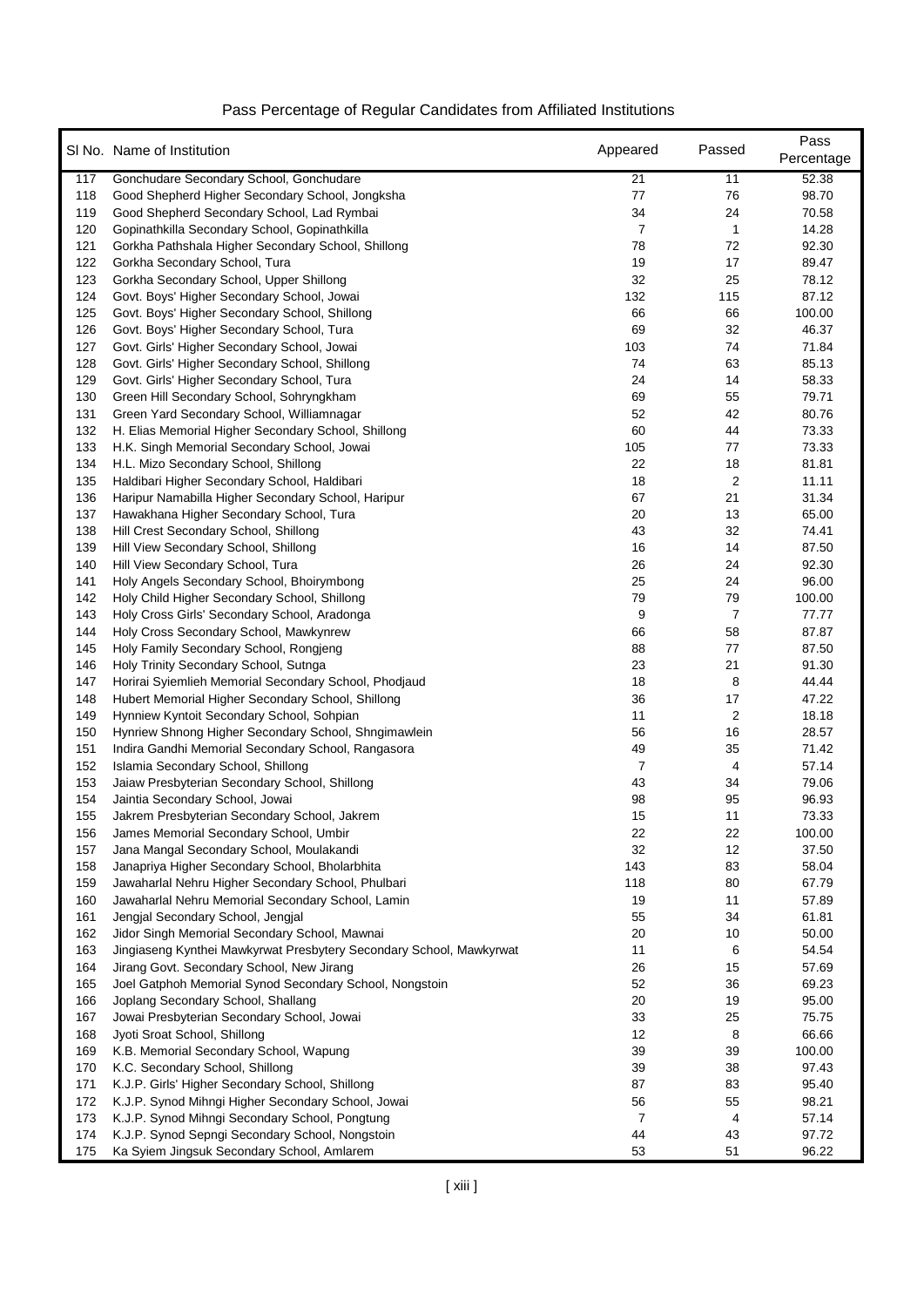|            | SI No. Name of Institution                                                                             | Appeared | Passed         | Pass<br>Percentage |
|------------|--------------------------------------------------------------------------------------------------------|----------|----------------|--------------------|
| 176        | Kalaipara Secondary School, Kalaipara                                                                  | 51       | 11             | 21.56              |
| 177        | Kalchengpara Secondary School, Kalchengapara                                                           | 64       | $\overline{c}$ | 3.12               |
| 178        | Kamala Nehru Secondary School, Shillong                                                                | 20       | 15             | 75.00              |
| 179        | Kapasipara Secondary School, Kapasipara                                                                | 19       | 12             | 63.15              |
| 180        | Karukol Secondary School, Karukol                                                                      | 30       | 13             | 43.33              |
| 181        | Kasabanagar Secondary School, Kasabanagar                                                              | 16       | 4              | 25.00              |
| 182        | Katuli Secondary School, Katuli                                                                        | 6        | 3              | 50.00              |
| 183        | Kelian Memorial Secondary School, Shillong                                                             | 26       | 19             | 73.07              |
| 184        | Khad-Ar-Blang Higher Secondary School, Lyngkyrdem                                                      | 38       | 34             | 89.47              |
| 185        | Khatsoo Ripnar Brightstar Secondary School, Dkhiah East                                                | 15       | 8              | 53.33              |
| 186        | Kheitmon Memorial School, Mawngap                                                                      | 32       | 21             | 65.62              |
| 187        | Khimusniang Presbyterian Secondary School, Jowai                                                       | 24       | 10             | 41.66              |
| 188        | Khliehriat Higher Secondary School, Khliehriat                                                         | 109      | 103            | 94.49              |
| 189        | Khliehriat Presbyterian Secondary School, Khliehriat                                                   | 47       | 39             | 82.97              |
| 190        | Khonglah Secondary School, Khonglah                                                                    | 17       | 13             | 76.47              |
| 191        | Khrum Diengiei Higher Secondary School, Mawshohroh Umbir                                               | 29       | 19             | 65.51              |
| 192        | King of Kings Secondary School, Mawkyrdep                                                              | 24       | 23             | 95.83              |
| 193        | Kreit Presbyterian Secondary School, Kreit                                                             | 28       | 4              | 14.28              |
| 194        | Krist Syiem Secondary School, Namdong                                                                  | 20       | 19             | 95.00              |
| 195        | Kristu Jyoti Secondary School, Tikrikilla                                                              | 23       | 20             | 86.95              |
| 196        | Kwor Dolloi Secondary School, Raliang                                                                  | 34       | 21             | 61.76              |
| 197        | Kymprup Secondary School, Sahsniang                                                                    | 30       | 23             | 76.66              |
| 198        | Kyndong Tuber Secondary School, Kyndong Tuber                                                          | 41       | 39             | 95.12              |
| 199        | Kynshi Secondary School, Kynshi                                                                        | 70       | 38             | 54.28              |
| 200        | Kyntiew Shaphrang Higher Secondary School, Laitlyngkot                                                 | 41       | 34             | 82.92              |
| 201        | Kyrdem Presbyterian Secondary School, Kyrdem                                                           | 16       | 12             | 75.00              |
| 202        | L.G.B. Secondary School, Tura                                                                          | 14       | 8              | 57.14              |
| 203        | Laban Assamese Girls' Secondary School, Shillong                                                       | 16       | 16             | 100.00             |
| 204        | Laban Bengalee Boys' Higher Secondary School, Shillong                                                 | 43       | 43             | 100.00             |
| 205        | Laban Bengalee Girls' Higher Secondary School, Shillong                                                | 47       | 47             | 100.00             |
| 206        | Laban Presbyterian Higher Secondary School, Shillong                                                   | 59       | 52             | 88.13              |
| 207        | Lady Keane Girls' Higher Secondary School, Shillong                                                    | 43       | 43             | 100.00             |
| 208        | Laishnong Secondary School, Nongbareh                                                                  | 19       | 18             | 94.73              |
| 209        | Laitbah Union Higher Secondary School, Lawbah                                                          | 40       | 13             | 32.50              |
| 210        | Laitdom Presbyterian Secondary School, Laitdom                                                         | 25       | 17             | 68.00              |
| 211        | Laitmawsiang Secondary School, Laitmawsiang                                                            | 21       | 18             | 85.71              |
| 212        | Laitumkhrah Assamese Secondary School, Shillong                                                        | 38       | 31             | 81.57              |
| 213        | Laitumkhrah Bengali Secondary School, Shillong                                                         | 21       | 18             | 85.71              |
| 214        | Laitumkhrah Presbyterian Higher Secondary School, Shillong                                             | 62       | 54             | 87.09              |
| 215        | Lam Jingshai Secondary School, Sohiong                                                                 | 36       | 30             | 83.33              |
| 216        | Langtor Higher Secondary School, Langtor                                                               | 98       | 92             | 93.87              |
| 217        | Lawmei Presbyterian Secondary School, Shillong                                                         | 41       | 10             | 24.39              |
| 218<br>219 | Lawphiah Presbyterian Secondary School, Lawphiah<br>Lawsohtun Presbyterian Secondary School, Lawsohtun | 8<br>17  | 8<br>16        | 100.00<br>94.11    |
| 220        | Leads Secondary School, Langkerding                                                                    | 21       | 20             | 95.23              |
| 221        | Lissi Pearl Secondary School, Mukhla                                                                   | 31       | 28             | 90.32              |
| 222        | Little Angels Secondary School, Jowai                                                                  | 12       | 10             | 83.33              |
| 223        | Little Flower English School, Jowai                                                                    | 15       | 9              | 60.00              |
| 224        | Little Flower Higher Secondary School, Mawbri                                                          | 49       | 43             | 87.75              |
| 225        | Little Flower School, Shillong                                                                         | 62       | 61             | 98.38              |
| 226        | Little Flower Secondary School, Khliehriat                                                             | 45       | 32             | 71.11              |
| 227        | Little Flower Secondary School, Tura                                                                   | 17       | 12             | 70.58              |
| 228        | Little Flower Secondary School, Ummulong                                                               | 108      | 93             | 86.11              |
| 229        | Little Star Academy Secondary School, Khliehriat                                                       | 8        | 5              | 62.50              |
| 230        | Little Star Higher Secondary School, Mawkyrwat                                                         | 35       | 29             | 82.85              |
| 231        | Little Star Secondary School, Lad Rymbai                                                               | 20       | 20             | 100.00             |
| 232        | Lowingwell Secondary School, New Nongstoin                                                             | 13       | 5              | 38.46              |
| 233        | Loyola Secondary School, Dawagre                                                                       | 39       | 38             | 97.43              |
| 234        | Lumjingshai Secondary School, Khliehriat                                                               | 6        | 1              | 16.66              |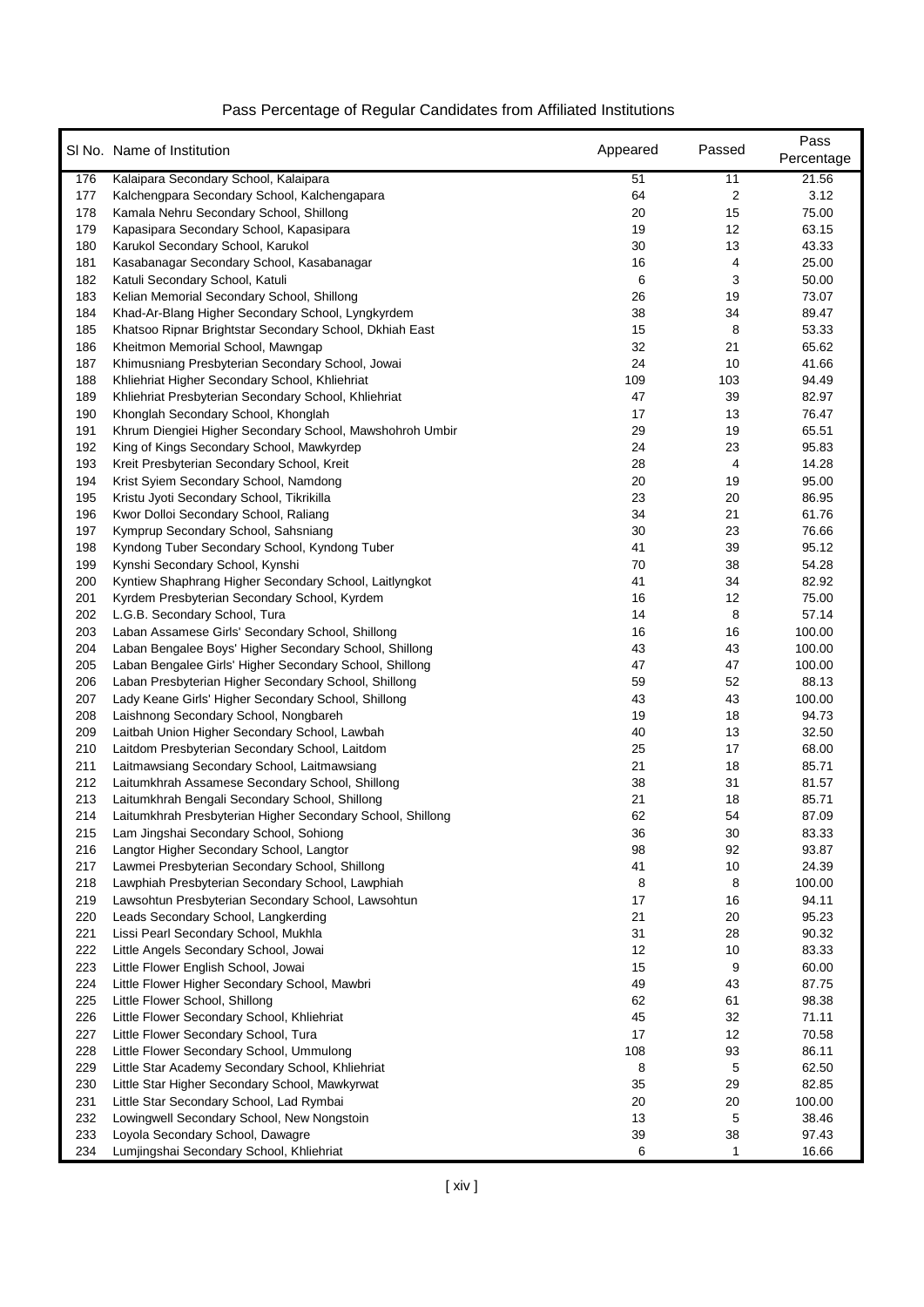|            | SI No. Name of Institution                                                                                     | Appeared | Passed   | Pass<br>Percentage |
|------------|----------------------------------------------------------------------------------------------------------------|----------|----------|--------------------|
| 235        | Lummuroo Secondary School, Shangpung                                                                           | 33       | 33       | 100.00             |
| 236        | Lumparing Vidyapith Secondary School, Shillong                                                                 | 15       | 15       | 100.00             |
| 237        | Lumshillong Secondary School, Pomlakrai                                                                        | 15       | 12       | 80.00              |
| 238        | Lyngdoh Wanniang Secondary School, Marshillong                                                                 | 7        | 5        | 71.42              |
| 239        | Lyngngam Presbyterian Higher Secondary School, Mawthengkut                                                     | 36       | 32       | 88.88              |
| 240        | Madan Hindi Pathshala Secondary School, Shillong                                                               | 23       | 14       | 60.86              |
| 241        | Madan Laban Nepali Secondary School, Shillong                                                                  | 18       | 11       | 61.11              |
| 242        | Madanrting Presbyterian Secondary School, Shillong                                                             | 32       | 26       | 81.25              |
| 243        | Maharam Govt. Secondary School, Mawkyrwat                                                                      | 46       | 41       | 89.13              |
| 244        | Mahendraganj Higher Secondary School, Mahendraganj                                                             | 140      | 94       | 67.14              |
| 245        | Mairang Presbyterian Academy Secondary School, Mairang                                                         | 19       | 13       | 68.42              |
| 246        | Mairang Presbyterian Higher Secondary School, Mairang                                                          | 113      | 88       | 77.87              |
| 247        | Malai Sohmat Secondary School, Phlangwanbroi                                                                   | 15       | 10       | 66.66              |
| 248        | Malki Presbyterian Secondary School, Shillong                                                                  | 15       | 13       | 86.66              |
| 249        | Mallangkona Govt. Higher Secondary School, Mallangkona                                                         | 31       | 6        | 19.35              |
| 250        | Manai Secondary School, Manai                                                                                  | 35       | 8        | 22.85              |
| 251        | Mang Hai Ryum Secondary School, Amlarem                                                                        | 23       | 18       | 78.26              |
| 252        | Mangsang Secondary School, Mangsang                                                                            | 14       | 10       | 71.42              |
| 253        | Manikganj Secondary School, Manikganj                                                                          | 17       | 7        | 41.17              |
| 254        | Marian Hill Higher Secondary School, Jowai                                                                     | 47       | 47       | 100.00             |
| 255        | Markasa Secondary School, Markasa                                                                              | 19       | 16       | 84.21              |
| 256        | Marshilong Presbyterian Secondary School, Marshilong                                                           | 17       | 12       | 70.58              |
| 257        | Maurice Patrick King Memorial Secondary School, Laitryngew                                                     | 32       | 16       | 50.00              |
| 258        | Mawdon District Presbyterian Higher Secondary School, Lawbah                                                   | 41       | 39       | 95.12              |
| 259        | Mawkhanu Secondary School, Mawkhanu                                                                            | 5        | 4        | 80.00              |
| 260        | Mawkhar Christian Secondary School, Shillong                                                                   | 19       | 8        | 42.10              |
| 261        | Mawkyllei Higher Secondary School, Mawkyllei                                                                   | 28       | 10       | 35.71              |
| 262        | Mawkynsah Secondary School, Mawkohmit                                                                          | 32       | 24       | 75.00              |
| 263        | Mawlai Christian School, Mawlai                                                                                | 14       | 14       | 100.00             |
| 264        | Mawlai Presbyterian Secondary School, Shillong                                                                 | 81       | 55       | 67.90              |
| 265<br>266 | Mawlam Presbyterian Secondary School, Mawlam                                                                   | 14<br>12 | 12<br>12 | 85.71<br>100.00    |
| 267        | Mawlangkhar Secondary School, Mawlangkhar<br>Mawngap District Christian Multipurpose Secondary School, Mawngap | 34       | 34       | 100.00             |
| 268        | Mawpat Presbyterian Secondary School, Mawpat                                                                   | 19       | 14       | 73.68              |
| 269        | Mawpdai Area Secondary School, Mawpdai                                                                         | 14       | 9        | 64.28              |
| 270        | Mawphlang Secondary School, Mawphlang                                                                          | 21       | 15       | 71.42              |
| 271        | Mawprem Modern Higher Secondary School, Shillong                                                               | 53       | 53       | 100.00             |
| 272        | Mawpud Secondary School, Mawpud                                                                                | 12       | 4        | 33.33              |
| 273        | Mawranglang Presbyterian Secondary School, Mawranglang                                                         | 16       | 8        | 50.00              |
| 274        | Mawryngkneng Higher Secondary School, Mawryngkneng                                                             | 47       | 47       | 100.00             |
| 275        | Mawshbuit Presbyterian Secondary School, Shillong                                                              | 11       | 10       | 90.90              |
| 276        | Mawshut Secondary School, Mawshut                                                                              | 18       | 10       | 55.55              |
| 277        | Mawsynram Higher Secondary School, Mawsynram                                                                   | 71       | 46       | 64.78              |
| 278        | Mawtawar Presbyterian Secondary School, Mawtawar                                                               | 7        | 7        | 100.00             |
| 279        | Mawthawpdah Presbyterian Higher Secondary School, Mawthawpdah                                                  | 61       | 40       | 65.57              |
| 280        | Mayfair Secondary School, Laitumkhrah                                                                          | 24       | 23       | 95.83              |
| 281        | MeECL Secondary School, Kyrdemkulai                                                                            | 19       | 19       | 100.00             |
| 282        | MeECL Secondary School, Sumer                                                                                  | 22       | 20       | 90.90              |
| 283        | MeECL Secondary School, Umiam                                                                                  | 36       | 36       | 100.00             |
| 284        | Mellim Higher Secondary School, Mellim                                                                         | $10$     | 3        | 30.00              |
| 285        | Mendima Secondary School, Mendima                                                                              | 16       | 4        | 25.00              |
| 286        | Mendipathar Secondary School, Mendipathar                                                                      | 14       | 3        | 21.42              |
| 287        | Mibonpara Secondary School, Mibonpara                                                                          | 7        | 1        | 14.28              |
| 288        | Mizo Modern Higher Secondary School, Shillong                                                                  | 36       | 30       | 83.33              |
| 289        | Modern Academy Secondary School, Rangmaw                                                                       | 14       | 14       | 100.00             |
| 290        | Modern Higher Secondary School, Lumsohpieng                                                                    | 17       | 2        | 11.76              |
| 291        | Modern Secondary School, Jowai                                                                                 | 17       | 16       | 94.11              |
| 292        | Moheskhola Secondary School, Moheskhola                                                                        | 13       | 5        | 38.46              |
| 293        | Monabari Higher Secondary School, Monabari                                                                     | 6        | 0        | 0.00               |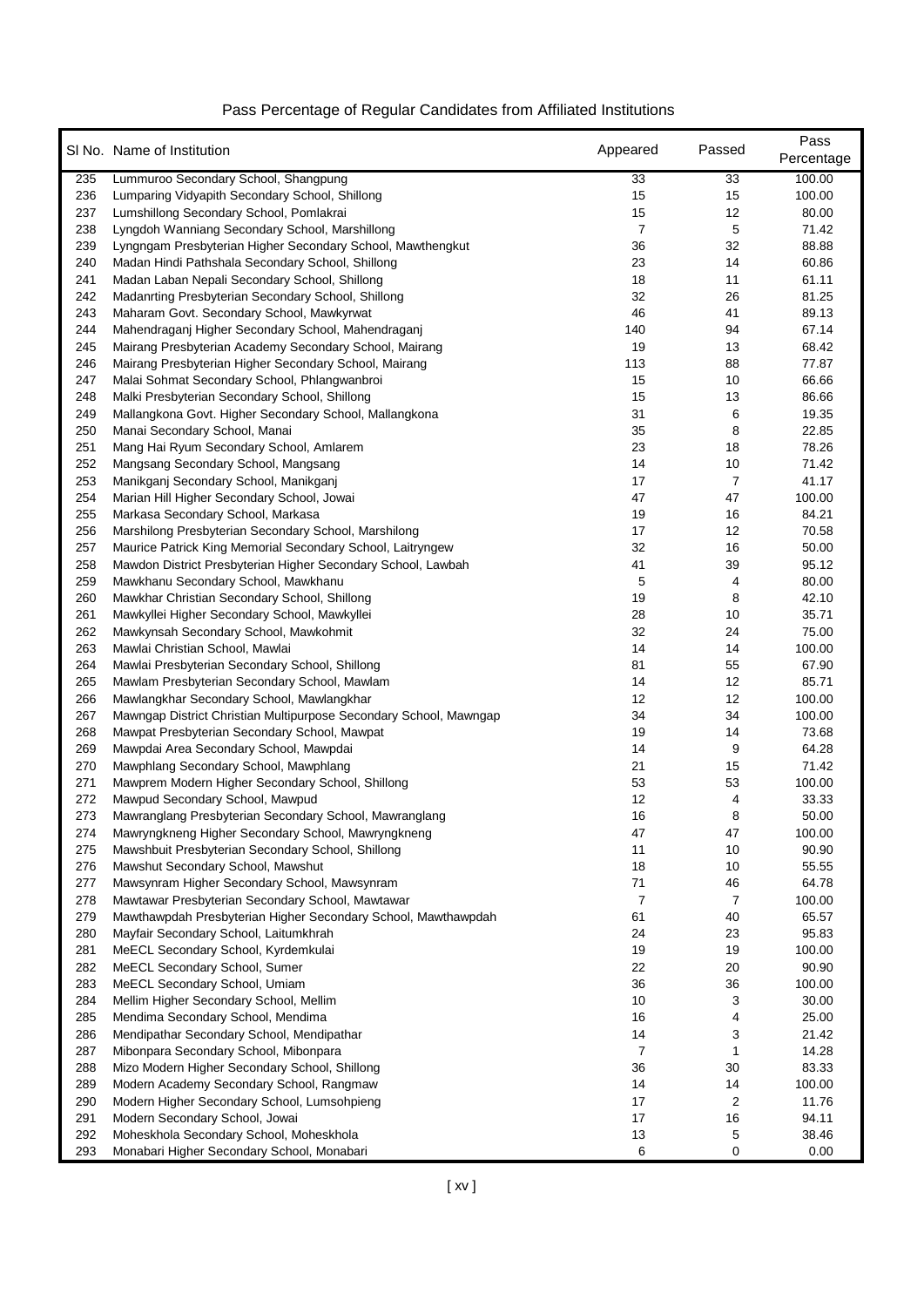|            | SI No. Name of Institution                                          | Appeared | Passed         | Pass<br>Percentage |
|------------|---------------------------------------------------------------------|----------|----------------|--------------------|
| 294        | Montfort Centre for Education, Tura                                 | 44       | 38             | 86.36              |
| 295        | Montfort Secondary School, Resubelpara                              | 36       | 34             | 94.44              |
| 296        | Moodymmai Secondary School, Moodymmai                               | 44       | 21             | 47.72              |
| 297        | Morning Star Secondary School, Nongpoh                              | 19       | 8              | 42.10              |
| 298        | Mothers' Union Secondary School, Tura                               | 17       | 6              | 35.29              |
| 299        | Mount Hermon Higher Secondary School, Rangshken                     | 174      | 118            | 67.81              |
| 300        | Mount Horeb Secondary School, Pomlum                                | 7        | 5              | 71.42              |
| 301        | Mount Penuel Secondary School, Williamnagar                         | 23       | 12             | 52.17              |
| 302        | Mount Sinai Secondary School, Tura                                  | 37       | 5              | 13.51              |
| 303        | Mowtyrshiah Secondary School, Mowtyrshiah                           | 29       | 9              | 31.03              |
| 304        | Mukhla Raij Secondary School, Thadlaskein                           | 74       | 69             | 93.24              |
| 305        | Musniang Secondary School, Musniang                                 | 40       | 18             | 45.00              |
| 306        | Mylliem Presbyterian Secondary School, Mylliem                      | 31       | 21             | 67.74              |
| 307        | Myngken Christian Higher Secondary School, Bhoirymbong              | 44       | 35             | 79.54              |
| 308        | Mynso Secondary School, Mynso                                       | 19       | 19             | 100.00             |
| 309        | Myriaw Secondary School, Myriaw                                     | 10       | 9              | 90.00              |
| 310        | Mystical Rose Secondary School, Mawnianglah                         | 18       | 18             | 100.00             |
| 311        | Nabojyoti Paham Secondary School, Paham                             | 71       | 10             | 14.08              |
| 312        | Naguapara Secondary School, Naguapara                               | 13       | 1              | 7.69               |
| 313        | Narpuh Modern Secondary School, Umkiang                             | 8        | 8              | 100.00             |
| 314        | Nartiang Presbyterian Higher Secondary School, Nartiang             | 30       | 20             | 66.66              |
| 315        | Nativity Higher Secondary School, Mawkyrwat                         | 72       | 66             | 91.66              |
| 316        | Nehru Memorial Secondary School, Umsning                            | 80       | 72             | 90.00              |
| 317        | Nepali Sahayogi Secondary School, Khanapara                         | 10       | 5              | 50.00              |
| 318        | Nephington Laloo M Secondary School, Wahiajer                       | 21       | 21             | 100.00             |
| 319        | New Model Secondary School, Chokchokia                              | 78       | 23             | 29.48              |
| 320        | New Tura Secondary School, Tura                                     | 6        | 0              | 0.00               |
| 321        | Ngunraw Secondary School, Ngunraw                                   | 13       | 2              | 15.38              |
| 322        | Nirupama Memorial Secondary School, Garobadha                       | 43       | 38             | 88.37              |
| 323        | Nivedita Govt. Aided Girls' Secondary School, Tura                  | 17       | 14             | 82.35              |
| 324        | Nogorpara Secondary School, Nogorpara                               | 30       | 15             | 50.00              |
| 325        | Nolikata Secondary School, Nolikata                                 | 55       | 16             | 29.09              |
| 326        | Nongbareh Lyntiar Secondary School, Nongbareh                       | 11       | 7              | 63.63              |
| 327        | Nongkharai Christian Secondary School, Umsohpieng                   | 21       | 4              | 19.04              |
| 328        | Nongkrem Presbyterian Secondary School, Nongkrem                    | 36       | 21             | 58.33              |
| 329        | Nongkrem Secondary School, Nongkrem                                 | 30       | 25             | 83.33              |
| 330        | Nongkwar Secondary School, Shillong                                 | 18       | 14             | 77.77              |
| 331        | Nonglang Secondary School, Nonglang                                 | 10       | 7              | 70.00              |
| 332        | Nongpathaw Secondary School, Nongpathaw                             | 22       | $\overline{7}$ | 31.81              |
| 333        | Nongrmai Secondary School, Nongrmai                                 | 5        | 2              | 40.00              |
| 334        | Nongspung Higher Secondary School, Nongspung                        | 52       | 36             | 69.23              |
| 335        | Nongstoin Public Secondary School, Nongstoin                        | 50       | 37             | 74.00              |
| 336        | Nongtalang Govt. Secondary School, Nongtalang                       | 20       | 18             | 90.00              |
| 337        | Nongthliew Area Secondary School, Nongthliew                        | 4        | 2              | 50.00              |
| 338        | Nongthliew Secondary School, Nongthliew                             | 20       | 11             | 55.00              |
| 339        | Nongthymmai Nepali Higher Secondary School, Shillong                | 41       | 29             | 70.73              |
| 340<br>341 | Nongtluh Secondary School, Diwon<br>Nongum Secondary School, Nongum | 34<br>17 | 18             | 52.94<br>29.41     |
| 342        | Nongwah Church of God Secondary School, Nongwah                     | 13       | 5<br>7         | 53.84              |
| 343        | Nora Evalyn Secondary School, Shillong                              | 22       | 20             | 90.90              |
| 344        | North Liberty Higher Secondary School, Jowai                        | 100      | 98             | 98.00              |
| 345        | O. M. Roy Memorial Secondary School, Shillong                       | 59       | 28             | 47.45              |
| 346        | Okkapara Secondary School, Okkapara                                 | 12       | 6              | 50.00              |
| 347        | Omed Memorial Secondary School, Rajasimla                           | 12       | 0              | 0.00               |
| 348        | Oscar M Memorial Secondary School, Lumbatngen                       | 31       | 25             | 80.64              |
| 349        | Padu Secondary School, Padu                                         | 25       | 13             | 52.00              |
| 350        | Pahsyntiew Memorial Secondary School, Nongkrem                      | 6        | 5              | 83.33              |
| 351        | Paragon English Secondary School, Tikrikilla                        | 32       | 22             | 68.75              |
| 352        | Pariong Presbytery Higher Secondary School, Pariong                 | 45       | 27             | 60.00              |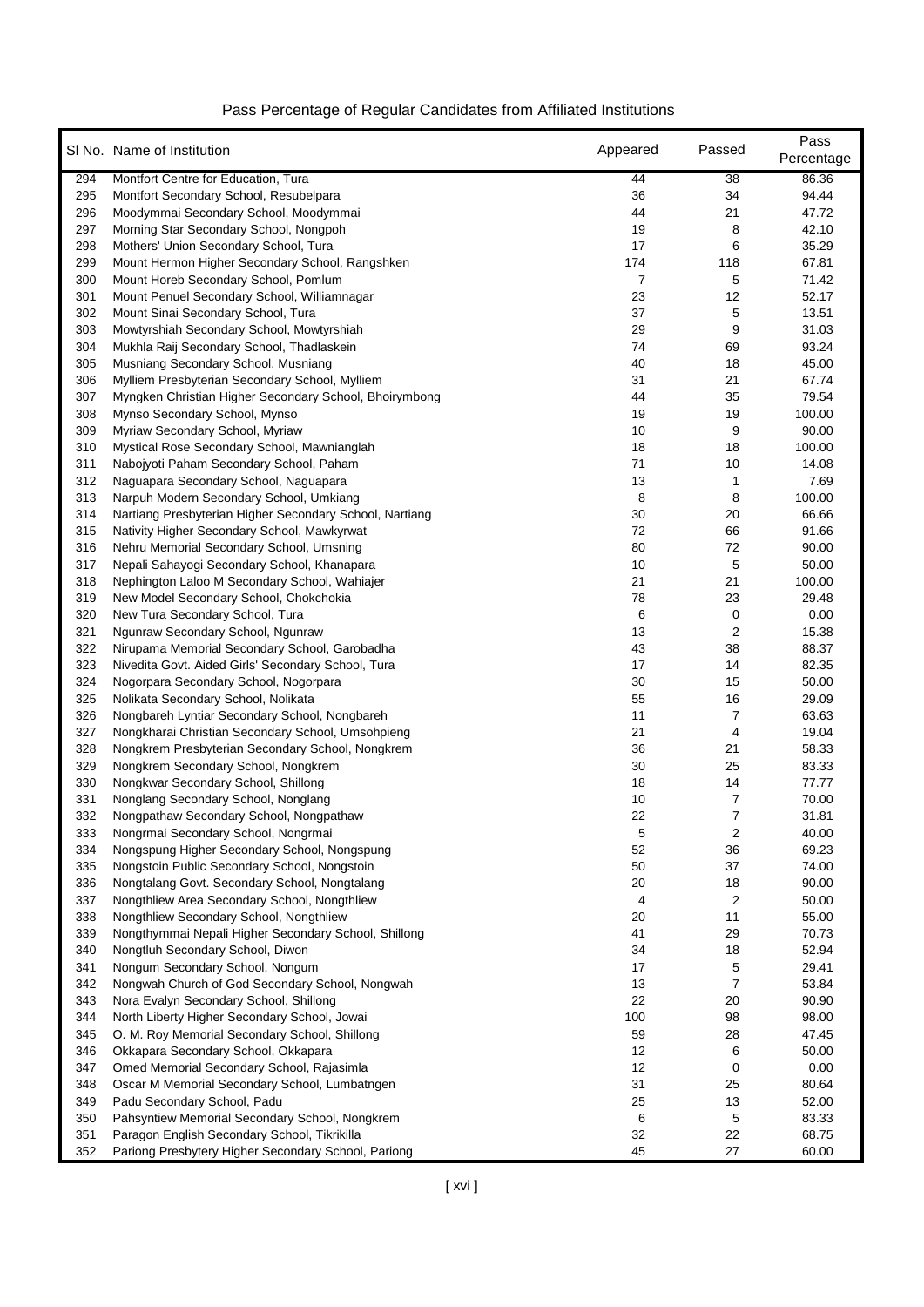|            | SI No. Name of Institution                                                             | Appeared | Passed         | Pass<br>Percentage |
|------------|----------------------------------------------------------------------------------------|----------|----------------|--------------------|
| 353        | Pastorate Laitkseh Christian Secondary School, Laitkseh                                | 29       | 12             | 41.37              |
| 354        | Pathar Gittim Secondary School, Nongalbibra                                            | 9        | 9              | 100.00             |
| 355        | Patharkhmah Govt. Higher Secondary School, Patharkhmah                                 | 30       | 13             | 43.33              |
| 356        | Pathorkata Higher Secondary School, Paham                                              | 46       | 3              | 6.52               |
| 357        | Patijora Secondary School, Patijora                                                    | 17       | 10             | 58.82              |
| 358        | Pdeng Raid Border Area Secondary School, Pynursla                                      | 22       | 22             | 100.00             |
| 359        | Pdengshakap Secondary School, Pdengshakap                                              | 7        | 6              | 85.71              |
| 360        | Pearly Dew Secondary School, Shillong                                                  | 26       | 21             | 80.76              |
| 361        | Pearly Stone Academy Secondary School, Mawryngkang                                     | 18       | 11             | 61.11              |
| 362        | Pechon A Sangma Memorial Police Public Secondary School, Tura                          | 37       | 36             | 97.29              |
| 363        | Pedaldoba Secondary School, Pedaldoba                                                  | 21       | 20             | 95.23              |
| 364        | Phlo Rosy Dew Secondary School, Mawkyrwat                                              | 9        | 0              | 0.00               |
| 365        | Phudmuri Presbyterian Secondary School, Shillong                                       | 66       | 54             | 81.81              |
| 366        | Pillangkatta Secondary School, Pillangkatta                                            | 29       | 8              | 27.58              |
| 367        | Pine Brook Secondary School, Umbang                                                    | 14       | 13             | 92.85              |
| 368        | Pioneers' Secondary School, Baghmara                                                   | 21       | 17             | 80.95              |
| 369        | Plietimai Presbyterian Secondary School, Urmasi U-Joh                                  | 15       | 13             | 86.66              |
| 370        | Pliti Syiem Memorial Secondary School, Laitkor                                         | 27       | 7              | 25.92              |
| 371        | Police Public Secondary School, Jowai                                                  | 12       | $\overline{7}$ | 58.33              |
| 372        | Pomlakrai Presbyterian Secondary School, Pomlakrai                                     | 21       | 17             | 80.95              |
| 373        | Pomlum Higher Secondary School, Shillong                                               | 45       | 36             | 80.00              |
| 374        | Pongkung Church Of God Higher Secondary School, Pongkung                               | 34       | 23             | 67.64              |
| 375        | Pragatipur Secondary School, Pragatipur                                                | 6        | 0              | 0.00               |
| 376        | Presbyterian Secondary School, Maweit                                                  | 10       | 6              | 60.00              |
| 377        | Presbyterian Secondary School, Mawlangwir                                              | 32       | 21             | 65.62              |
| 378        | Presbyterian Secondary School, Nongstoin                                               | 22       | 9              | 40.90              |
| 379<br>380 | Presbyterian Secondary School, Nongsynrieh                                             | 10<br>15 | 5<br>6         | 50.00<br>40.00     |
| 381        | Purakhasia Secondary School, Purakhasia<br>Pyndenglitha Secondary School, Pyndenglitha | 16       | 15             | 93.75              |
| 382        | Pyndengumiong Presbyterian Secondary School, Mairang                                   | 25       | 22             | 88.00              |
| 383        | Pynthorumkhrah Golflinks Secondary School, Shillong                                    | 12       | 8              | 66.66              |
| 384        | Pynthorumkhrah Presbyterian Secondary School, Shillong                                 | 18       | 18             | 100.00             |
| 385        | Q. C. Springside English Secondary School, Jowai                                       | 19       | 17             | 89.47              |
| 386        | Queenie Secondary School, Shillong                                                     | 26       | 23             | 88.46              |
| 387        | R. B. Anupchand Hindi Secondary School, Shillong                                       | 38       | 36             | 94.73              |
| 388        | R. K. Mission Higher Secondary School, Cherrapunji                                     | 87       | 87             | 100.00             |
| 389        | R. K. Mission Secondary School, Sohbar                                                 | 25       | 21             | 84.00              |
| 390        | Raid Hoppati Christian Secondary School, Rongkimi Kharpati                             | 23       | 2              | 8.69               |
| 391        | Raid Laban Secondary School, Shillong                                                  | 8        | 8              | 100.00             |
| 392        | Raid Lyngkhat Presbyterian Secondary School, Nongtyngur                                | 15       | $\overline{7}$ | 46.66              |
| 393        | Raid Lyngkhoi Higher Secondary School, Lyngkhoi                                        | 25       | $16\,$         | 64.00              |
| 394        | Raid Nongbri Presbyterian Secondary School, Umsaw-Nongbri                              | 25       | 8              | 32.00              |
| 395        | Raid Sadew Laitjem Secondary School, Sadew                                             | 14       | 12             | 85.71              |
| 396        | Raja Apal Secondary School, Raja Apal                                                  | 8        | 1              | 12.50              |
| 397        | Rajabala Higher Secondary School, Rajabala                                             | 46       | 29             | 63.04              |
| 398        | Raksamgre Secondary School, Raksamgre                                                  | 11       | 5              | 45.45              |
| 399        | Ramakrishna Mission Secondary School, Mylliem                                          | 27       | 21             | 77.77              |
| 400        | Ramakrishna Mission Secondary School, Nongwar                                          | 13       | 12             | 92.30              |
| 401        | Rangku Memorial Girls' Secondary School, Baghmara                                      | 24       | 12             | 50.00              |
| 402        | Rangmaw Church of God Secondary School, Rangmaw                                        | 8        | $\overline{7}$ | 87.50              |
| 403        | Rangsakona Secondary School, Rangsakona                                                | 14       | 7              | 50.00              |
| 404        | Rangsapara Secondary School, Rangsapara                                                | 10       | 8              | 80.00              |
| 405        | Rangthong Christian Secondary School, Mawkyrwat                                        | 49       | 35             | 71.42              |
| 406        | Resubelpara Girls' Higher Secondary School, Resubelpara                                | 15       | 9              | 60.00              |
| 407        | Resubelpara Govt. Higher Secondary School, Resubelpara                                 | 10       | 8              | 80.00              |
| 408        | Rev. J.J.M. Nichols Roy Memorial Secondary School, Nongstoin                           | 25       | 15             | 60.00              |
| 409        | Rev. J.J.M. Nichols Roy Secondary School, Mawsynram                                    | 20       | 17             | 85.00              |
| 410        | Ri Bhoi Presbyterian Higher Secondary School, Nongpoh                                  | 68       | 51             | 75.00              |
| 411        | Rilbong P. N. Chaudhuri Higher Secondary School, Shillong                              | 24       | 23             | 95.83              |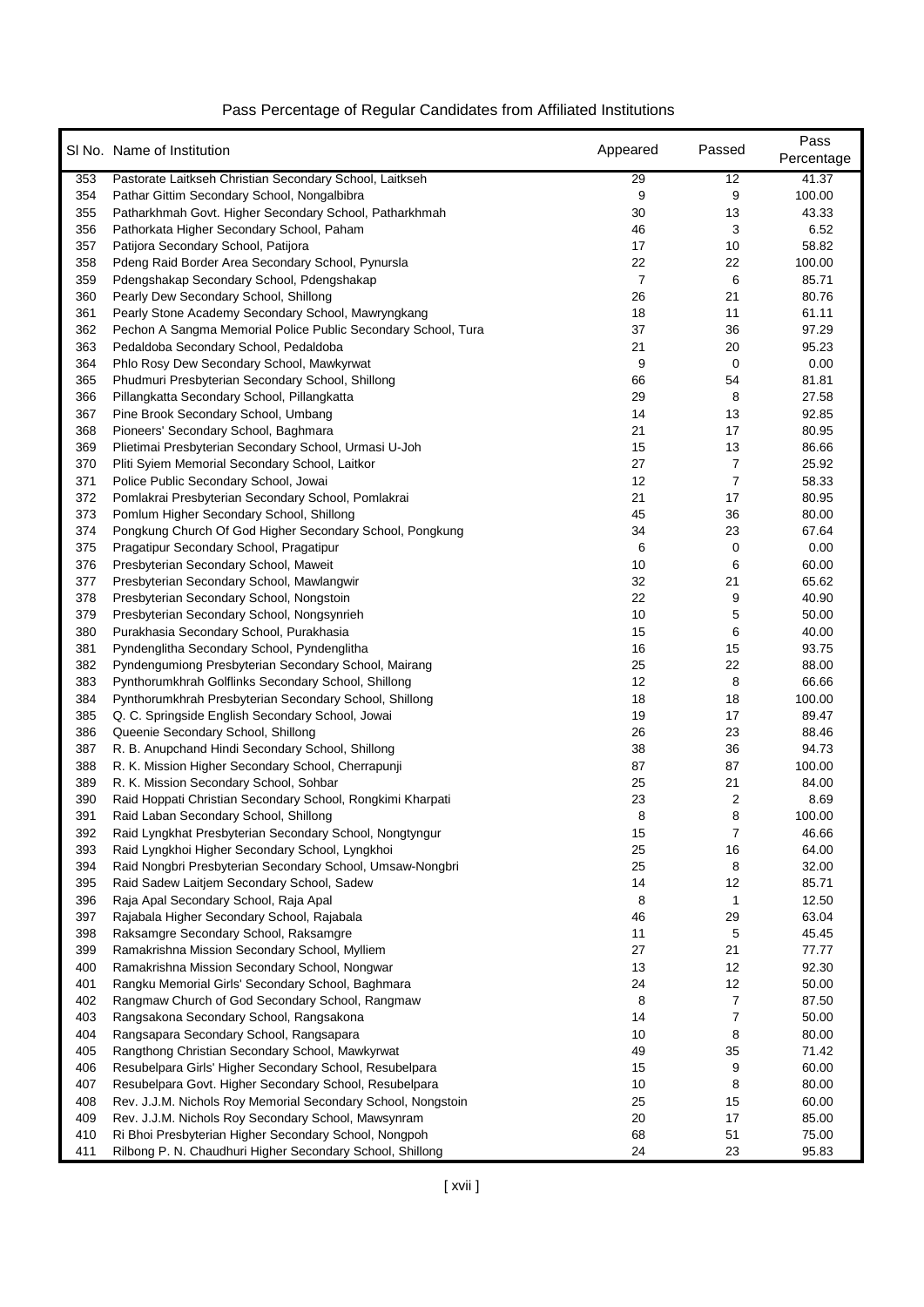|            | SI No. Name of Institution                                                                     | Appeared | Passed   | Pass<br>Percentage |
|------------|------------------------------------------------------------------------------------------------|----------|----------|--------------------|
| 412        | Risa Higher Secondary School, Shillong                                                         | 18       | 18       | 100.00             |
| 413        | Rising Sun Secondary School, Mawryngkneng                                                      | 26       | 21       | 80.76              |
| 414        | Riverside Adventist Academy, Bajengdoba                                                        | 89       | 61       | 68.53              |
| 415        | Riwar Jaintia Church of God Secondary School, Ladiaplem                                        | 23       | 22       | 95.65              |
| 416        | Riwar Mihngi Presbyterian Secondary School, Umtong                                             | 12       | 10       | 83.33              |
| 417        | Rohonpara Deficit Secondary School, Rohonpara                                                  | 18       | 4        | 22.22              |
| 418        | Rombagre Secondary School, Rombagre                                                            | 15       | 3        | 20.00              |
| 419        | Rongara Secondary School, Rongara                                                              | 21       | 7        | 33.33              |
| 420        | Rongkhon Secondary School, Rongkhon                                                            | 29       | 18       | 62.06              |
| 421        | Rongmil Secondary School, Rongjeng                                                             | 14       | 3        | 21.42              |
| 422        | Rongram Higher Secondary School, Rongram                                                       | 21       | 5        | 23.80              |
| 423        | Rongrenggiri Govt. Higher Secondary School, Williamnagar                                       | 24       | 14       | 58.33              |
| 424        | Rongrikimgiri Secondary School, Rongrikimgiri                                                  | 39       | 8        | 20.51              |
| 425        | Rongsa Awe Aban Memorial Secondary School, Nongalbibra                                         | 17       | 17       | 100.00             |
| 426        | Rongsakgre Secondary School, Rongsakgre                                                        | 46       | 18       | 39.13              |
| 427        | Rongsangabagre Secondary School, Rongsangabagre                                                | 4        | 1        | 25.00              |
| 428        | Roni Asim Secondary School, Bollonggitok                                                       | 11       | 3        | 27.27              |
| 429        | Rugapara Secondary School, Rugapara                                                            | 12       | 3        | 25.00              |
| 430        | Rymbai Govt. Secondary School, Rymbai                                                          | 61       | 49       | 80.32              |
| 431        | Rymbai Pohskur Secondary School, Rymbai                                                        | 60       | 28       | 46.66              |
| 432        | Rymbai Presbyterian Higher Secondary School, Rymbai                                            | 63       | 37       | 58.73              |
| 433        | Rymmang Secondary School, Mawjyrsim                                                            | 16       | 5        | 31.25              |
| 434        | S. Ferrando Secondary School, Sawsymper                                                        | 41       | 36       | 87.80              |
| 435        | Sabakhthani Secondary School, Musniang Rim                                                     | 10       | 2        | 20.00              |
| 436        | Sacred Heart Boys' Higher Secondary School, Shillong                                           | 117      | 109      | 93.16              |
| 437<br>438 | Sacred Heart Girls' Higher Secondary School, Shillong                                          | 86<br>70 | 84<br>70 | 97.67<br>100.00    |
| 439        | Sacred Heart Higher Secondary School, Williamnagar<br>Sacred Heart Secondary School, Byndihati | 18       | 18       | 100.00             |
| 440        | Sacred Heart Secondary School, Dalu                                                            | 56       | 40       | 71.42              |
| 441        | Sacred Heart Secondary School, Lamyrsiang                                                      | 29       | 25       | 86.20              |
| 442        | Sacred Heart Secondary School, Mawlangdep                                                      | 27       | 16       | 59.25              |
| 443        | Sadew Mawkriah Presbyterian Secondary School, Mawkriah                                         | 14       | 13       | 92.85              |
| 444        | Saint Claret Secondary School, Umkdait                                                         | 47       | 41       | 87.23              |
| 445        | Sakwang Presbyterian Secondary School, Sakwang                                                 | 25       | 13       | 52.00              |
| 446        | Salem Secondary School, Nongkrem                                                               | 25       | 25       | 100.00             |
| 447        | San Shnong Secondary School, Mukhaialong                                                       | 36       | 35       | 97.22              |
| 448        | San Shnong Secondary School, Umlyngka                                                          | 20       | 15       | 75.00              |
| 449        | Sanmer Secondary School, Sanmer                                                                | 12       | 8        | 66.66              |
| 450        | Sarojini Naidu Girls' Secondary School, Shillong                                               | 12       | 11       | 91.66              |
| 451        | Savio Secondary School, Baridua                                                                | 28       | 20       | 71.42              |
| 452        | Sawlyngdoh Higher Secondary School, Mowkaiaw                                                   | 54       | 39       | 72.22              |
| 453        | Sein Jait Tuber Govt. Aided Secondary School, Tuberkmai Shnong                                 | 102      | 100      | 98.03              |
| 454        | Sein Raij Higher Secondary School, Jowai                                                       | 56       | 22       | 39.28              |
| 455        | Sein Raij Secondary School, Shillong                                                           | 18       | 12       | 66.66              |
| 456        | Selsella Higher Secondary School, Selsella                                                     | 18       | 0        | 0.00               |
| 457        | Seng Khasi Higher Secondary School, Shillong                                                   | 66       | 64       | 96.96              |
| 458        | Seng Khasi Secondary School, Lyngkyrdem                                                        | 19       | 15       | 78.94              |
| 459        | Seng Khasi Secondary School, Marbisu                                                           | 14       | 10       | 71.42              |
| 460        | Seng Khasi Secondary School, Nohwet                                                            | 8        | 3        | 37.50              |
| 461        | Sengbhalang Secondary School, Smit                                                             | 7        | 6        | 85.71              |
| 462        | Seven Brother's Secondary School, Kynshi                                                       | 13       | 11       | 84.61              |
| 463        | Seven Huts Secondary School, Shillong                                                          | 26       | 18       | 69.23              |
| 464        | Seven Set Higher Secondary School, Shillong                                                    | 72       | 72       | 100.00             |
| 465        | Seven Sister Secondary School, Mawmitbah                                                       | 9        | 5        | 55.55              |
| 466        | Shangpung Presbyterian Higher Secondary School, Shangpung                                      | 31       | 25       | 80.64              |
| 467        | Sharak Rit Secondary School, Nongkynbah                                                        | 10       | 6        | 60.00              |
| 468        | Sharon Memorial Secondary School, Mawdiangdiang                                                | 20       | 17       | 85.00              |
| 469<br>470 | Sherwood School, Tura                                                                          | 39<br>19 | 39<br>11 | 100.00<br>57.89    |
|            | Shillong Academy, Shillong                                                                     |          |          |                    |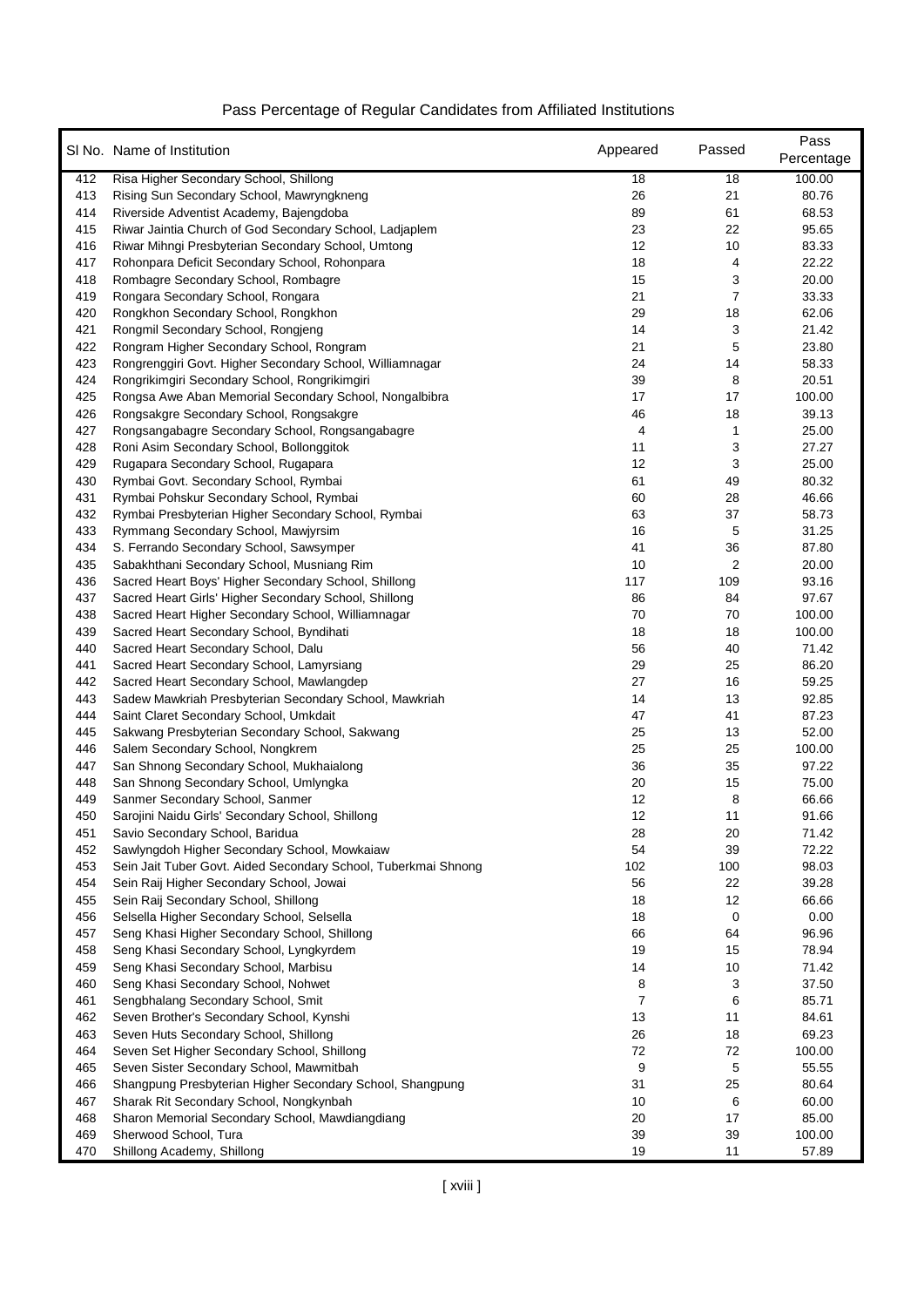|            | SI No. Name of Institution                                                                                | Appeared | Passed         | Pass<br>Percentage |
|------------|-----------------------------------------------------------------------------------------------------------|----------|----------------|--------------------|
| 471        | Shillong Jail Road Boys' Higher Secondary School, Shillong                                                | 46       | 39             | 84.78              |
| 472        | Shillong Vidyalaya Secondary School, Shillong                                                             | 14       | 10             | 71.42              |
| 473        | Shon Roy Basan Secondary School, Upper Shillong                                                           | 23       | 16             | 69.56              |
| 474        | Shri Goudiya Vedanta Vidyapith, Tura                                                                      | 12       | 10             | 83.33              |
| 475        | Shullai Progressive Secondary School, Shillong                                                            | 19       | 16             | 84.21              |
| 476        | Shyamnagar Higher Secondary School, Shyamnagar                                                            | 28       | $\overline{7}$ | 25.00              |
| 477        | Sibbari Secondary School, Sibbari                                                                         | 42       | 41             | 97.61              |
| 478        | Sibsingh Memorial Govt. Higher Secondary School, Nongstoin                                                | 64       | 59             | 92.18              |
| 479        | Silkigiri Secondary School, Silkigiri                                                                     | 12       | 1              | 8.33               |
| 480        | Smit Higher Secondary School, Smit                                                                        | 49       | 46             | 93.87              |
| 481        | Sohiong Higher Secondary School, Sohiong                                                                  | 34       | 21             | 61.76              |
| 482        | Sohiong Presbyterian Secondary School, Sohiong                                                            | 30       | 30             | 100.00             |
| 483        | Sohkha Govt. Higher Secondary School, Sohkha                                                              | 25       | 17             | 68.00              |
| 484        | Sohkymphor Secondary School, Sohkymphor                                                                   | 14       | 13             | 92.85              |
| 485        | Sohmynting Secondary School, Sohmynting                                                                   | 18       | 9              | 50.00              |
| 486        | Sohra Academy Secondary School, Sohra                                                                     | 21       | 17             | 80.95              |
| 487        | Songsak A.gitokgre Higher Secondary School, Songsak                                                       | 20       | 12             | 60.00              |
| 488        | St. Albert's Secondary School, Shillong                                                                   | 20       | 13             | 65.00              |
| 489        | St. Alfred's Secondary School, Marngar                                                                    | 56       | 46             | 82.14              |
| 490        | St. Anthony's Higher Secondary School, Pynursla                                                           | 75       | 55             | 73.33              |
| 491        | St. Anthony's Higher Secondary School, Shillong                                                           | 247      | 237            | 95.95              |
| 492        | St. Anthonys Higher Secondary School, Jengjal                                                             | 79       | 71             | 89.87              |
| 493        | St. Claret Secondary School, Ampati                                                                       | 49       | 46             | 93.87              |
| 494        | St. Dominic Higher Secondary School, Mawkyndeng                                                           | 88       | 88             | 100.00             |
| 495        | St. Dominic Savio Higher Secondary School, Garobadha                                                      | 64       | 63             | 98.43              |
| 496        | St. Dominic Savio's Higher Secondary School, Shillong                                                     | 102      | 100            | 98.03              |
| 497        | St. Francis D' Assisi School, Umbir                                                                       | 24       | 22             | 91.66              |
| 498        | St. Francis D' Assisi Secondary School, Mawkasiang                                                        | 34       | 34             | 100.00             |
| 499        | St. Francis D' Assisi Secondary School, Shillong                                                          | 24       | 24             | 100.00             |
| 500<br>501 | St. Francis D' Assisi Secondary School, Siejlieh                                                          | 31<br>26 | 29<br>24       | 93.54<br>92.30     |
| 502        | St. Francis De Sales Secondary School, Mawryngkneng<br>St. Francis De Sales Secondary School, Nongalbibra | 40       | 40             | 100.00             |
| 503        | St. Francis Secondary School, Smit                                                                        | 41       | 41             | 100.00             |
| 504        | St. Francis Xavier's Secondary School, Sohklong-Mawsynram                                                 | 34       | 33             | 97.05              |
| 505        | St. Gabriel's Higher Secondary School, Upper Shillong                                                     | 171      | 145            | 84.79              |
| 506        | St. George Secondary School, Nongmynsong Shillong                                                         | 35       | 34             | 97.14              |
| 507        | St. Hubert Secondary School, Madan Maroid                                                                 | 17       | 12             | 70.58              |
| 508        | St. Jerome Higher Secondary School, Shillong                                                              | 42       | 40             | 95.23              |
| 509        | St. John Bosco Boys' Higher Secondary School, Cherrapunji                                                 | 40       | 40             | 100.00             |
| 510        | St. John Bosco Girls' Higher Secondary School, Sohra                                                      | 41       | 41             | 100.00             |
| 511        | St. John Bosco Secondary School, Nongkroh-Rambrai                                                         | 50       | 45             | 90.00              |
| 512        | St. John Mary Vianney Secondary School, Rajabala                                                          | 68       | 31             | 45.58              |
| 513        | St. John's Secondary School, Chibragre                                                                    | 31       | 31             | 100.00             |
| 514        | St. John's Secondary School, Jyntru Nongpoh                                                               | 25       | 23             | 92.00              |
| 515        | St. John's Secondary School, Shillong                                                                     | 47       | 43             | 91.48              |
| 516        | St. John's Secondary School, Siju                                                                         | 25       | 24             | 96.00              |
| 517        | St. John's Whitehall Secondary School, Shillong                                                           | 50       | 38             | 76.00              |
| 518        | St. Joseph Secondary School, Nongkasen                                                                    | 41       | 39             | 95.12              |
| 519        | St. Joseph's Girls' Higher Secondary School, Shillong                                                     | 95       | 92             | 96.84              |
| 520        | St. Joseph's Secondary School, Chidimit                                                                   | 30       | 26             | 86.66              |
| 521        | St. Joseph's Secondary School, Dalu                                                                       | 18       | 12             | 66.66              |
| 522        | St. Joseph's Secondary School, Laitkor                                                                    | 26       | 12             | 46.15              |
| 523        | St. Joseph's Secondary School, Nongtalang                                                                 | 7        | 5              | 71.42              |
| 524        | St. Joseph's Secondary School, Selsella                                                                   | 36       | 21             | 58.33              |
| 525        | St. Joseph's Secondary School, Shillong                                                                   | 24       | 24             | 100.00             |
| 526        | St. Joseph's Secondary School, Umden-Nongtluh                                                             | 81       | 64             | 79.01              |
| 527        | St. Louis Secondary School, Saitsohpen                                                                    | 17       | 14             | 82.35              |
| 528        | St. Margaret's Higher Secondary School, Shillong                                                          | 92       | 92             | 100.00             |
| 529        | St. Mary Mazzarello Girls' Higher Secondary School, Jowai                                                 | 86       | 85             | 98.83              |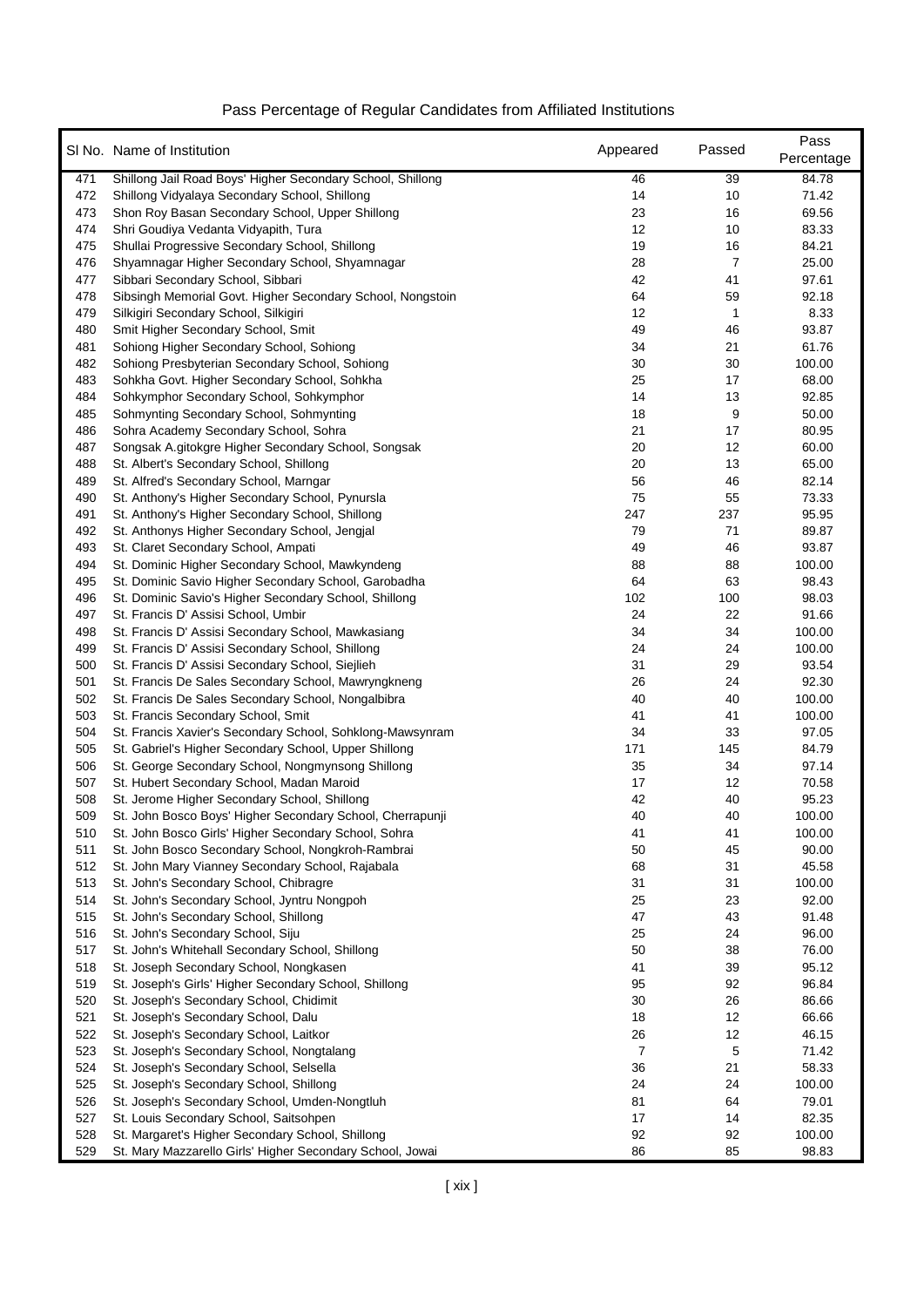|            | SI No. Name of Institution                                                   | Appeared | Passed  | Pass<br>Percentage |
|------------|------------------------------------------------------------------------------|----------|---------|--------------------|
| 530        | St. Mary's Higher Secondary School, Shillong                                 | 168      | 167     | 99.40              |
| 531        | St. Mary's Higher Secondary School, Tura                                     | 85       | 80      | 94.11              |
| 532        | St. Mary's Secondary School, Maweit                                          | 22       | 19      | 86.36              |
| 533        | St. Mary's Secondary School, Nongkhrah Nongpoh                               | 44       | 38      | 86.36              |
| 534        | St. Mary's Secondary School, Rangblang                                       | 64       | 63      | 98.43              |
| 535        | St. Michael's Higher Secondary School, Umsning                               | 61       | 59      | 96.72              |
| 536        | St. Michael's Secondary School, Rabhagre                                     | 18       | 18      | 100.00             |
| 537        | St. Nanak Secondary School, Shillong                                         | 26       | 21      | 80.76              |
| 538        | St. Paul's Higher Secondary School, Marbisu                                  | 111      | 104     | 93.69              |
| 539        | St. Paul's Higher Secondary School, Nongpoh                                  | 162      | 162     | 100.00             |
| 540        | St. Pauls Secondary School, Mangsang                                         | 22       | 18      | 81.81              |
| 541        | St. Peter's Higher Secondary School, Mawjrong                                | 28       | 24      | 85.71              |
| 542        | St. Peter's Higher Secondary School, Pyndengrei                              | 121      | 106     | 87.60              |
| 543        | St. Peter's School, Shillong                                                 | 27       | 25      | 92.59              |
| 544        | St. Peter's Secondary School, Balat                                          | 51       | 42      | 82.35              |
| 545        | St. Peter's Secondary School, Laitlyngkot                                    | 45       | 40      | 88.88              |
| 546        | St. Peter's Secondary School, Pomlakrai Rangbihbih                           | 33       | 16      | 48.48              |
| 547        | St. Peter's Secondary School, Umkadhor                                       | 26       | 26      | 100.00             |
| 548        | St. Rose Secondary School, Shillong                                          | 20       | 13      | 65.00              |
| 549        | St. Theresa's Secondary School, Mawlaingut                                   | 23       | 16      | 69.56              |
| 550        | St. Thomas Higher Secondary School, Mairang                                  | 101      | 79      | 78.21              |
| 551        | St. Thomas Higher Secondary School, Mendipathar                              | 47       | 39      | 82.97              |
| 552        | St. Thomas Higher Secondary School, Shillong                                 | 44       | 37      | 84.09              |
| 553        | St. Thomas Secondary School, Daringgre                                       | 18       | 10      | 55.55              |
| 554        | St. Ursula Border Area Higher Secondary School, Mawlong                      | 19       | 19      | 100.00             |
| 555        | St. Vianney's Secondary School, Umsohlait                                    | 48       | 47      | 97.91              |
| 556        | St. Xavier's Secondary School, New Nongstoin                                 | 40       | 25      | 62.50              |
| 557        | St. Xavier's Secondary School, Tura                                          | 68       | 68      | 100.00             |
| 558        | St. Xaviers Secondary School, Shillong                                       | 20       | 13      | 65.00              |
| 559        | Stella Maris Secondary school, Wahlang                                       | 28       | 26      | 92.85              |
| 560        | Stephen Memorial Secondary School, Shillong                                  | 60       | 59      | 98.33              |
| 561<br>562 | Stephen Memorial Secondary School, Tura<br>Sulguri Secondary School, Sulguri | 47<br>9  | 46<br>6 | 97.87<br>66.66     |
| 563        | Sun Rays Secondary School, Shillong                                          | 20       | 20      | 100.00             |
| 564        | Sunabe Secondary School, Nangbah                                             | 19       | 12      | 63.15              |
| 565        | Sunny Dale Secondary School, Shillong                                        | 22       | 20      | 90.90              |
| 566        | Sutnga Presbyterian Higher Secondary School, Sutnga                          | 42       | 26      | 61.90              |
| 567        | Syndai Secondary School, Syndai                                              | 11       | 6       | 54.54              |
| 568        | Synjuk Wahingdoh Secondary School, Wahingdoh                                 | 5        | 4       | 80.00              |
| 569        | Synod Higher Secondary School, Shillong                                      | 89       | 89      | 100.00             |
| 570        | Thadlaboh Presbyterian Secondary School, Jowai                               | 20       | 19      | 95.00              |
| 571        | Thakimagiri Secondary School, Phulbari                                       | 15       | 0       | 0.00               |
| 572        | The Shillong Secondary School, Shillong                                      | 48       | 37      | 77.08              |
| 573        | Thomas Jones-I Secondary School, Pyndengrei                                  | 21       | 17      | 80.95              |
| 574        | Thynroit Presbyterian Secondary School, Thynroit                             | 19       | 14      | 73.68              |
| 575        | Tia Chaphrang Secondary School, Sohkymphor                                   | 33       | 17      | 51.51              |
| 576        | Tikrikilla Higher Secondary School, Tikrikilla                               | 40       | 33      | 82.50              |
| 577        | Tirot Sing Memorial Govt. Higher Secondary School, Nongkhlaw                 | 28       | 24      | 85.71              |
| 578        | Tirot Singh Memorial Secondary School, Laitkynsew                            | 21       | 11      | 52.38              |
| 579        | Tirot Singh Memorial Secondary School, Mawkdok                               | 9        | 9       | 100.00             |
| 580        | Tirot Singh Memorial Secondary School, Mawphanniew                           | 35       | 18      | 51.42              |
| 581        | Tlongumiam Secondary School, Mawpun                                          | 20       | 10      | 50.00              |
| 582        | Tluh Secondary School, Sutnga                                                | 26       | 23      | 88.46              |
| 583        | Tome Memorial Secondary School, Jowai                                        | 40       | 32      | 80.00              |
| 584        | Tpep Pale Secondary School, Jowai                                            | 31       | 14      | 45.16              |
| 585        | Trinity Secondary School, Williamnagar                                       | 18       | 14      | 77.77              |
| 586        | Tura Hindi Secondary School, Tura                                            | 14       | 11      | 78.57              |
| 587        | Tura Town Higher Secondary School, Tura                                      | 47       | 42      | 89.36              |
| 588        | Turnia Shining Secondary School, Ngunraw                                     | 12       | 5       | 41.66              |